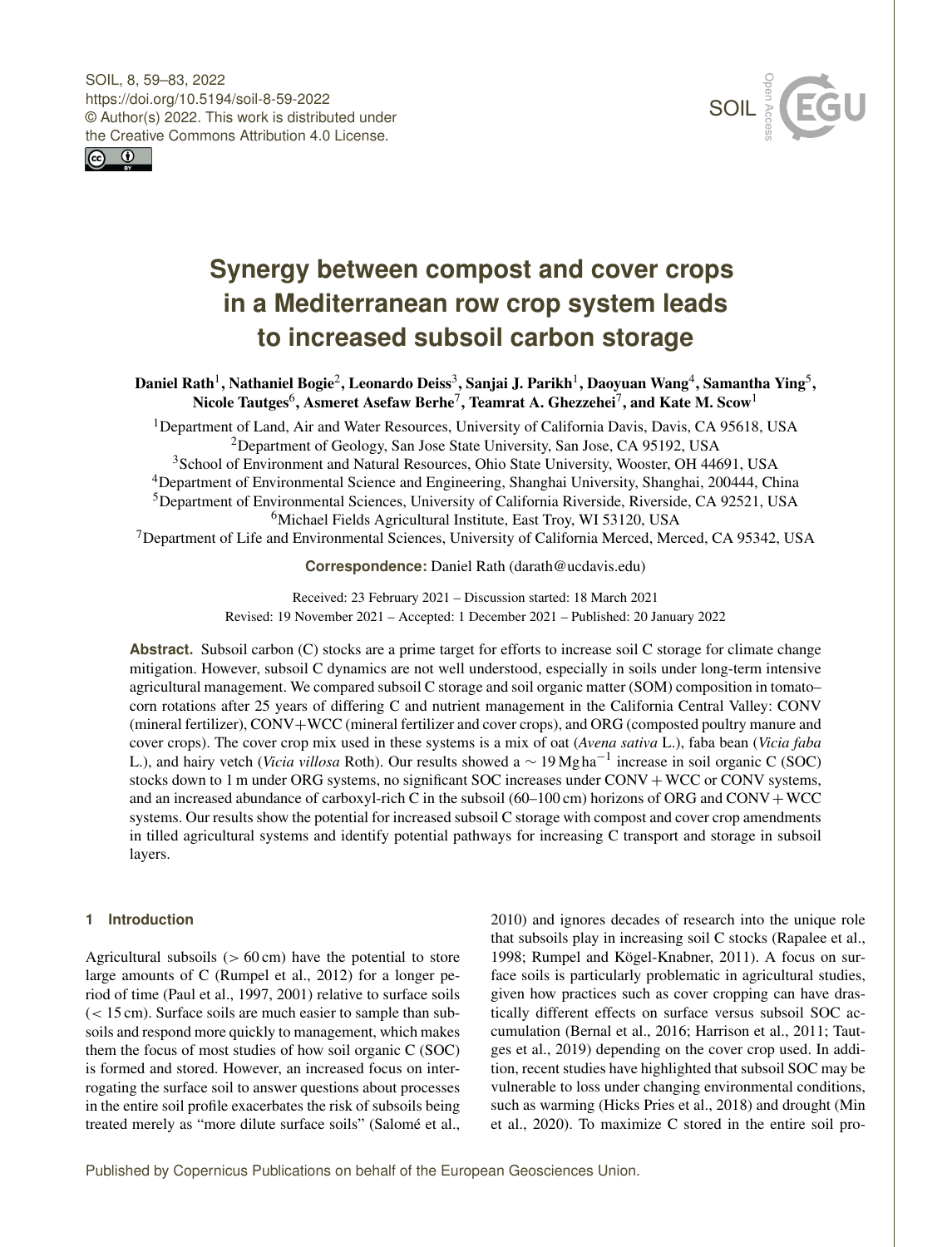file, we need to understand and capitalize on the numerous and interacting physical, chemical, and biological changes throughout the profile (Angst et al., 2018; Fierer et al., 2003b; Kautz et al., 2013).

The fact that the average soil sampling depth has decreased from 53 to 27 cm in studies published in the last 30 years (Yost and Hartemink, 2020) may be based on ease of sampling and a focus on surface microbiological processes but may also be due to the lack of agreement on where surface soils end and subsoils begin. Depending on the goals of the study, the lower limit of surface soils may be anywhere between the top 7.5 and top 30 cm of the profile, while the upper limit of subsoils can range anywhere from 20 to 100 cm (Soong et al., 2021; Chen et al., 2018; Lorenz and Lal, 2005; Whitmore et al., 2015). There may also be an "intermediate" or "transition" zone that is operationally defined, often corresponding to the maximum tillage depth (Mobley et al., 2015). In this study, we define surface soils as the top 0–15 cm of the profile and subsoils as the lower 60–100 cm, with the intervening 15–60 cm as an intermediate zone based on previous work carried out at our study site and the relative lack of horizon formation in these young soils.

The unique role that subsoils play in storing SOC is due in part to the extensive, site-specific changes that happen across the soil profile. Often, there are changes in bulk density and mineralogy due to clay accumulation, but the exact magnitude and direction of this change vary depending on depositional environment and soil-forming factors (Brady and Weill, 2017; Soil Survey Staff, 2014; Jenny, 1941). Subsoils also experience much less disturbance than surface soils, with lower fluctuations in temperature and moisture content (Smitii, 1932; Cole and Matthews, 1939; Zeynoddin et al., 2019; de Quieroz et al., 2020) and less mechanical disturbance such as tillage (though it is important to note that tillage events deeper than 30 cm are not altogether rare in many systems). Inputs of oxygen, water, C, and nutrients are usually lower to subsoils than surface soils and mostly occur via transport through the soil pore network constructed from intra-aggregate pore spaces, root channels, and cracks that form as the soil dries (Pagliai, 2004; Sanderman and Amundson, 2008). The types of C input are much less varied in subsoils, mostly coming from biomass and exudates of plants with deep roots (Sokol and Bradford, 2019) and transport of dissolved organic carbon (DOC). This downward transport of DOC is described by the "cascade theory" (Kaiser and Kalbitz, 2012), where subsoil DOC inputs undergo a series of successive sorption, desorption, microbial processing, and transport steps. This results in a gradual increase in the age of C as we move through the soil profile, with subsoil C molecules as old as  $10^3 - 10^4$  years (Rumpel et al., 2012) compared to younger C<sub>14</sub> ages of  $10^2 - 10^3$  years in the top 30 cm. The transport of C into the subsoil via both roots and DOC movement leads to more heterogeneous C distribution (Chabbi et al., 2009; Syswerda et al., 2011) that is closely associated with the soil pore network.

Since the soil pore networks responsible for dissolved carbon transport are also hotspots of microbial activity (Banfield et al., 2017), C molecules found in the subsoil have often undergone extensive microbial transformation and processing. However, once that C does enter the subsoil, it is less likely to undergo further microbial processing due to the combination of heterogeneous C distribution, decoupled microbial-carbon presence (Dungait et al., 2012), greater metabolic and physical restrictions on C decomposition (Fierer et al., 2003a), and lower microbial biomass (Taylor et al., 2002). This leads to higher concentrations of simpler, microbially derived carbohydrates, aliphatics, and carboxylates in subsoils, in contrast to the more complex aromatic structures in cellulose and lignin present in surface soils (Roth et al., 2019). These simple microbial products may preferentially associate with mineral surfaces (Samson et al., 2020, Williams et al., 2018), driving the formation of mineral-associated organic matter and further rendering that C inaccessible to microbes. Subsoil microbial communities have adapted to this relative scarcity of C and nutrients (Salomé et al., 2010; Sanaullah et al., 2011) by increasing the proportion of Gram+ bacteria, whose thicker cell walls make them more resilient to adverse environmental conditions. These subsoil microbes may also optimize for survival rather than population growth, being less efficient at C assimilation than surface microbes (Spohn et al., 2016) and thus more likely to mineralize SOC to  $CO<sub>2</sub>$ . Low C use efficiency would also be expected in soils with unfavorable carbon–nutrient stoichiometry for biomass production (Ng et al., 2014; Coonan et al., 2020).

Using existing methods to examine subsoils under different land management practices can help explain how the size and concentration of soil C stocks are related to types of C input and the status of the soil microbial community (Sradnick et al., 2014). While it is difficult to accurately estimate whether the C, nutrient, and water status of a particular subsoil will promote or hamper microbial SOC decomposition (Soong et al., 2020), some insight can be obtained by looking at microbial stress levels. Phospholipid fatty acid analysis (PLFA) targets metabolically active cells in soil (Zhang et al., 2019) and is effective in measuring rapid changes in active microbial cell walls and membranes (Frostegård et al., 2011). Measurements of Gram− : Gram+ ratios via PLFA agree with those obtained via the more recent 16 s rRNA metabarcoding (Orwin et al., 2018) and are useful as an indicator of microbial nutrient limitation under different land management practices. Understanding how these practices then affect the molecular composition of soil organic matter (SOM) is more difficult, as the most accurate method for quantifying specific C functional groups in soil (nuclear magnetic resonance, NMR) is sensitive to C concentrations and the presence of iron oxides and requires extensive sample preparation if samples contain low C concentrations or a high abundance of paramagnetic species (Fe, Mn) (Bleam, 1991; Smernik and Oades, 2002). However, Fourier transform infrared spectroscopy (FTIR) presents a rapid, lower-cost method that al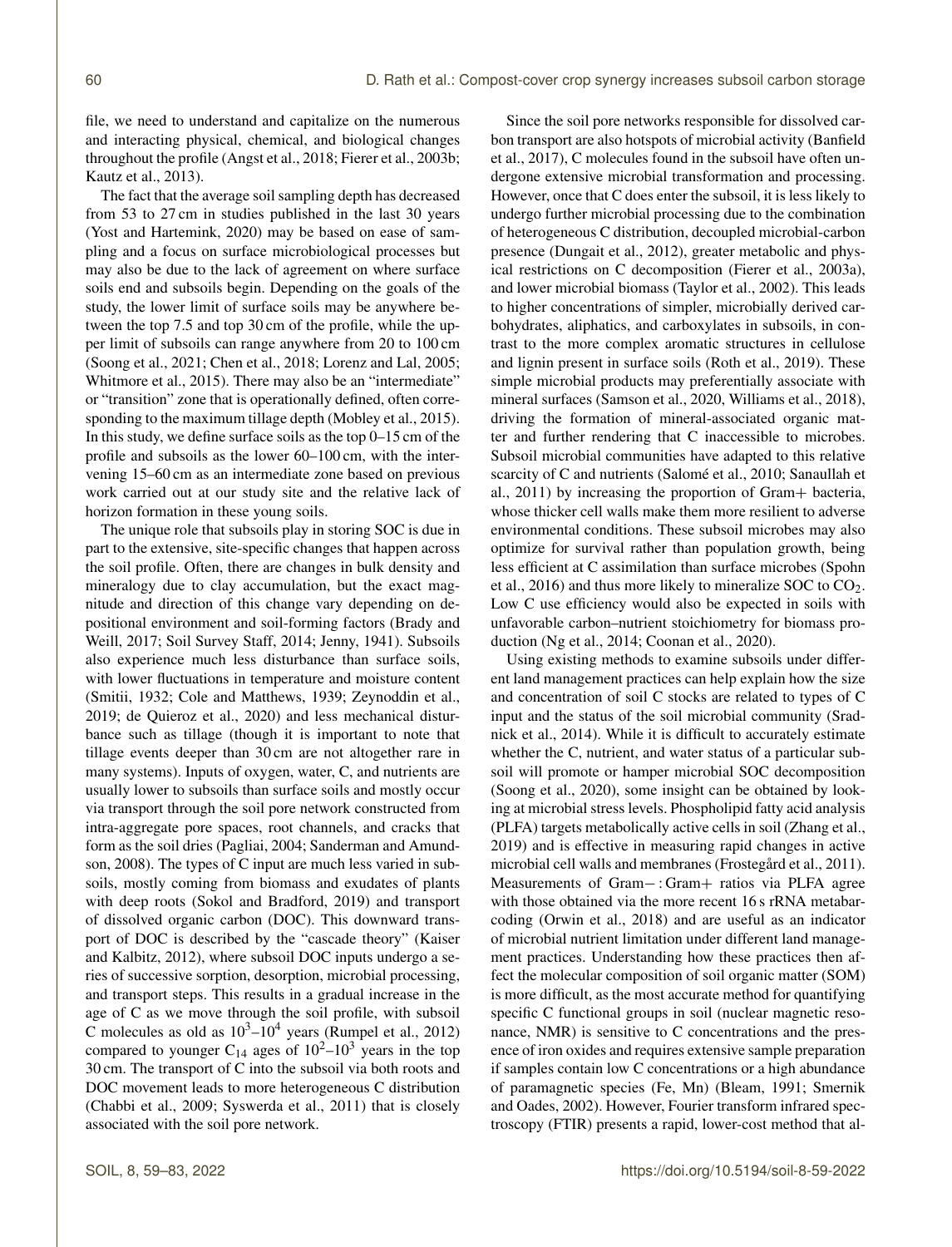lows pseudo-quantification of the relative abundance of certain carbon functional groups (Margenot et al., 2016). While FTIR may also be used as a high-throughput method to predict soil properties (Dangal et al., 2019; Deiss et al., 2020), it is particularly useful when comparing changes in SOM structure over time via spectral subtractions (Margenot et al., 2019).

Agricultural practices can increase or decrease subsoil SOC by modifying the physical, chemical, and biological processes that control microbial mineralization of soil C, including occlusion in soil aggregates, sorption to soil minerals, microbial processing of residues, and C transport into the subsoil (Rumpel and Kögel-Knabner, 2011). Crop root exudates can be efficiently transformed by microbes into stable soil C (Sokol and Bradford, 2019), but the same exudates can also destabilize aggregates and carbon–mineral bonds that are key for protecting C from mineralization (Keiluweit et al., 2015). Large inputs of dissolved organic C and nutrients can prime subsoil microbial biomass to decompose native SOC (Bernal et al., 2016; Kuzyakov, 2010) or provide the nutrients needed for microbes to process soil C (Coonan et al., 2020; Kirkby et al., 2013) and promote the formation of mineral-associated organic matter (MAOM) (Lavallee et al., 2020). Cover crops may not only increase soluble organic C inputs (Steenwerth and Belina, 2008), but can also influence C dynamics indirectly by increasing soil macroporosity and pore connectivity (Scott et al., 1994; Haruna et al., 2018; Çerçioglu et al., 2019; Gulick et al., 1994) as well as ˘ increasing topsoil disturbance due to the processes of planting, mowing, and incorporation. These indirect cover crop effects can lead to increases in both infiltration and hydraulic conductivity in fine-textured soils and potential increases in soluble C transport, particularly over longer timescales. It is clear that to accurately predict whether a specific farming practice will increase or decrease subsoil SOC storage in a changing climate, it is necessary to perform studies that explicitly examine deeper soils.

Given that small, cumulative subsoil management impacts may take decades to become detectable, impacts of agricultural management practices may not be detectable in the 2 to 3-year focus of most agronomic field studies (Dick, 1992; Johnston and Poulton, 2018; Keel et al., 2019). Additionally, measurements of soil C and available nutrients may be highly variable throughout the year (Wuest, 2014; Drenovsky et al., 2004), necessitating sampling at multiple time points. We conducted our study at the Century Experiment at the Russell Ranch (RR) Sustainable Agricultural Facility in Davis, CA, where inputs and management history have been tracked over the last 25 years and are representative of row crop systems of the California Central Valley (Wolf et al., 2018). This agricultural region is one of the world's most productive (Pathak et al., 2018) and is quite susceptible to negative impacts of climate warming and subsequent C losses (Medellín-Azuara et al., 2011). A previous study at the Century Experiment found that after 19 years of management cover cropping (oats, faba beans, and vetch) combined with mineral fertilizer application increased C stocks above 30 cm by  $\sim$  3.5 % but decreased C over the entire 2 m profile by 7 % (Tautges et al., 2019). The same mix of cover crops combined with compost both increased C stocks above 30 cm by 5 % and increased C over the whole 2 m profile by 12.6 %. At the same time, these systems had similar tomato and corn yields (Scow et al., 2012). Other studies have also demonstrated that surface and subsoil SOC responds differently to agricultural management practices that are primarily concentrated at the soil's surface (Chenu et al., 2019; Syswerda et al., 2011). Estimates of whole-profile C sequestration based solely on data from surface soils can lead to inaccurate estimates of C storage potential in agricultural systems (Vanden-Bygaart et al., 2011).

The goal of this study was to explore some of the potential mechanisms behind the observed differences in carbon storage in different RR management systems and to see how these carbon stores have changed after an additional 7 years. In particular, we focus on the role of cover crops in promoting hydraulic conductivity and how those hydraulic changes impact water, C chemistry, nutrient distribution, microbial biomass, and community composition in the subsoil under the addition of additional C (compost) and N (nitrogen fertilizer). We hypothesized that the combination of cover crops and additional C input would result in large amounts of soluble C and nutrients being transported deeper via hydraulic transport and the cascade process, leading to more microbially processed carbon and increased carbon stocks in the subsoil. We also hypothesized that these differences are not due to seasonal variation and that increased soluble C and nutrient stocks will be consistent at multiple time points throughout the year.

## **2 Methods**

#### 2.1 Field site and historical management

The experiment was conducted at the Century Experiment at the Russell Ranch Sustainable Agricultural Facility in Davis, CA, in the southern region of the Sacramento Valley at an elevation of 16 m. A detailed description of management history at the Century Experiment is provided in Tautges et al. (2019) and is described here only briefly. Davis experiences hot summers and cool winters, with a 2018–2019 average temperature of 16 ◦C from November to March when cover cropping occurs and 29 ◦C during the normal vegetable production period of April to September. Average annual rainfall for the 2018–2019 year was 812 mm, most of which fell between December and April, in keeping with the xeric moisture regime in this area (Fig. A5) [\(http://atm.ucdavis.](http://atm.ucdavis.edu/weather/uc-davis-weather-climate-station/) [edu/weather/uc-davis-weather-climate-station/,](http://atm.ucdavis.edu/weather/uc-davis-weather-climate-station/) last access: 13 January 2022).

The site has two soil types: (a) Yolo silt loam (fine-silty, mixed, superactive, non-acid, thermic Mollic Xerofluvent)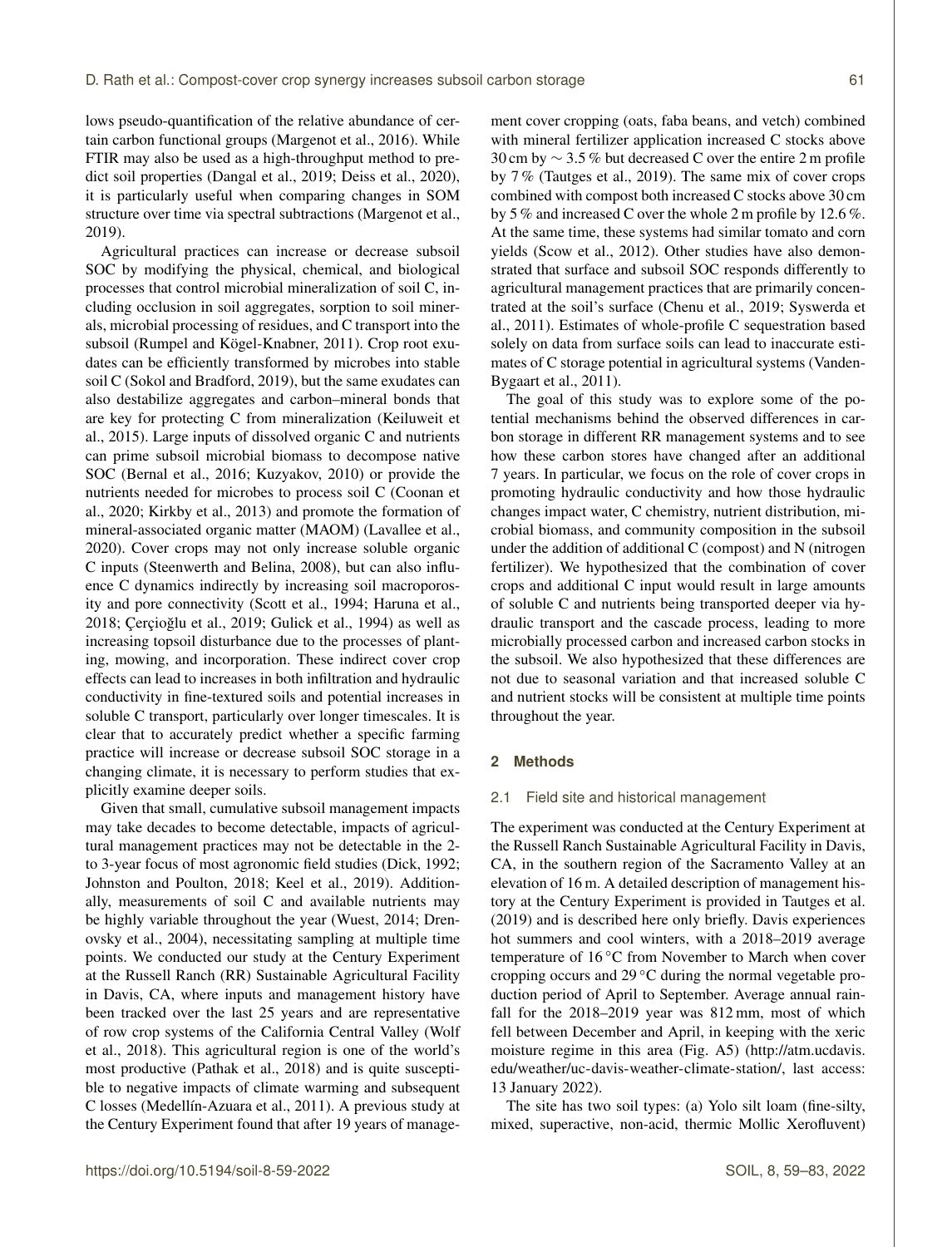and (b) Rincon silty clay loam (fine, smectitic, thermic Mollic Haploxeralf). Detailed soil horizon information (classification, texture, and depths) can be found in Table A3 and the Century Experiment published dataset in Wolf et al. (2018). Abbreviations used in this paper (CONV,  $CONV + WCC$ , ORG) correspond to the abbreviations used in Wolf et al. (2018) (CMT, LMT, OMT) and are identical to those used in Tautges et al. (2019) for ease of comparison.

The experimental design is a randomized complete block design (RCBD) with three blocks and nine systems. Two blocks are placed on the Rincon silty clay loam, and the third block is on the Yolo silt loam. Experimental plots were  $64 \text{ m} \times 64 \text{ m}$  (0.4 ha). Only three systems of the nine described in Tautges et al. (2019) were measured in the current paper: CONV (mineral fertilizer),  $CONV + WCC$  (mineral fertilizer and cover-cropped), and ORG (composted poultry manure and cover-cropped). All plots are in a 2-year maize– tomato rotation, with three replicate plots of each crop in any given year. Each treatment sampled in this paper consisted of three plots under tomato and three plots under corn to give a total of nine corn plots and nine tomato plots in total. All plots were irrigated with subsurface drip at the time of sampling, having converted from furrow irrigation to subsurface drip in 2014. All plots also received four tillage passes to a depth of  $20.5$  cm, and ORG and CONV + WCC plots received additional tillage passes to 6.5 cm to incorporate cover crop and compost residue (Table A5). While the lack of a compost-only treatment at Russell Ranch precludes conclusions about the impact of compost application alone, comparing the CONV+WCC treatment to the ORG treatment allows us to highlight how adding compost to a cover-cropped plot impacts surface and subsoil C stocks and provides insight into why these impacts occur.

## 2.2 Historic carbon, nutrient, and bulk density values

Historical cover crop shoot, compost, and crop residue inputs were calculated based on the Century Experiment published dataset in Wolf et al. (2018). Total C and N of composted manure, aboveground cover crop biomass, and crop residues were determined on a CS 4010 Costech Elemental Analyzer (Costech Analytical Technologies). Total aboveground C and N incorporated were calculated by multiplying percent C and N of residues by total harvest biomass. Due to compost nutrient analysis not being performed every year, estimates from 1993 to 2000 used percent C, N, P, and S values averaged for that 7-year period, while estimates from 2000 to 2018 used percent C, N, P, and S values averaged for that 18-year period. Total aboveground C, N, P, and S inputs were calculated by summing aboveground crop residue, WCC, mineral fertilizer, and compost inputs per plot per year. Calculated N inputs represent the total N content of the aboveground added WCC and crop residue biomass and do not differentiate between fixed N and N uptake from the soil in the case of cover crop legumes. Measurements do not include estimates of belowground biomass due to a lack of data.

Soil percent C and nitrogen (N) values for 0–15, 15–30, 30–60, and 60–100 cm in 1993 and 2012 were taken from Tautges et al. (2019), while values for the same depths in 2003 were taken from the Century Experiment published dataset in Wolf et al. (2018). C and N analyses used in this paper were all performed using the same methods (Tautges et al., 2019; Wolf et al., 2018) on ball-milled, air-dried samples in a CS 4010 Costech Elemental Analyzer (Costech Analytical Technologies). Total C and N values for 15–60 cm in 1993 were calculated by performing a weighted average of C and N % values from 15 to 30 cm and from 30 to 60 cm.

Bulk density values used in this paper were sampled using a Giddings hydraulic probe to 2 m in 1993, 2007, and 2012 (2007 values taken from Wolf et al., 2018, and 1993 and 2012 values taken from Tautges et al., 2019). In 1993, bulk density was collected in 0–25, 25–50, 50–100, and 100– 200 cm depth layers with an 8.25 cm diameter probe. In 2007 and 2012, bulk density was collected in 0–15, 15–30, 30–60, and 60–100 cm depth layers, with a 4.7 cm diameter probe. In 1993, 2007, and 2012, cores were collected from four random locations within each plot. Bulk densities were determined using mass of oven-dried soil (105  $°C$ , 24 h) and total volume of the core averaged for each depth increment (Blake and Hartge, 1986). Bulk density depths from 1993, 2007, and 2012 were adjusted to 2018 depths through the calculation of weighted averages using adjacent depth layers for comparison. Historical C stocks from 0 to 100 cm for 1993, 2003, and 2012 were calculated via a depth-weighted sum (Tautges et al., 2019) using bulk density values taken in 1993, 2007, and 2012, respectively. Depth-adjusted 2012 bulk density values were then used to calculate 2018 C and nutrient stocks due to the lack of more recent bulk density measurements for all plots. Bulk density values below 30 cm were assumed to have not undergone large changes between 2012 and 2018 (Tautges et al., 2019), while bulk density sampling from 0 to 20 cm in select Century Experiment plots indicated a limited difference in bulk density (less than 3 %) from 2012 to 2019 (Wang, unpublished data).

## 2.3 Field operations

Cover crop planting and incorporation into ORG and  $CONV + WCC$  systems in 2017–2018 followed the trend of previous years, being planted onto 15 cm raised beds 1.5 m apart with a mixture of oat (*Avena sativa* L., 42.0 % C, 2.5 % N), faba bean (*Vicia faba* L., 44.1 % C, 3.5 % N), and hairy vetch (*Vicia villosa* Roth, 44.5 % C, 5.2 % N) and terminated by mowing plus two to three disking passes in March. Cover crop biomass was sampled by cutting aboveground biomass from one  $4.5 \text{ m}^2$  area in each plot prior to termination. Corn and tomato biomass residues were measured by cutting aboveground biomass at two  $1.5 \text{ m}^2$  locations per plot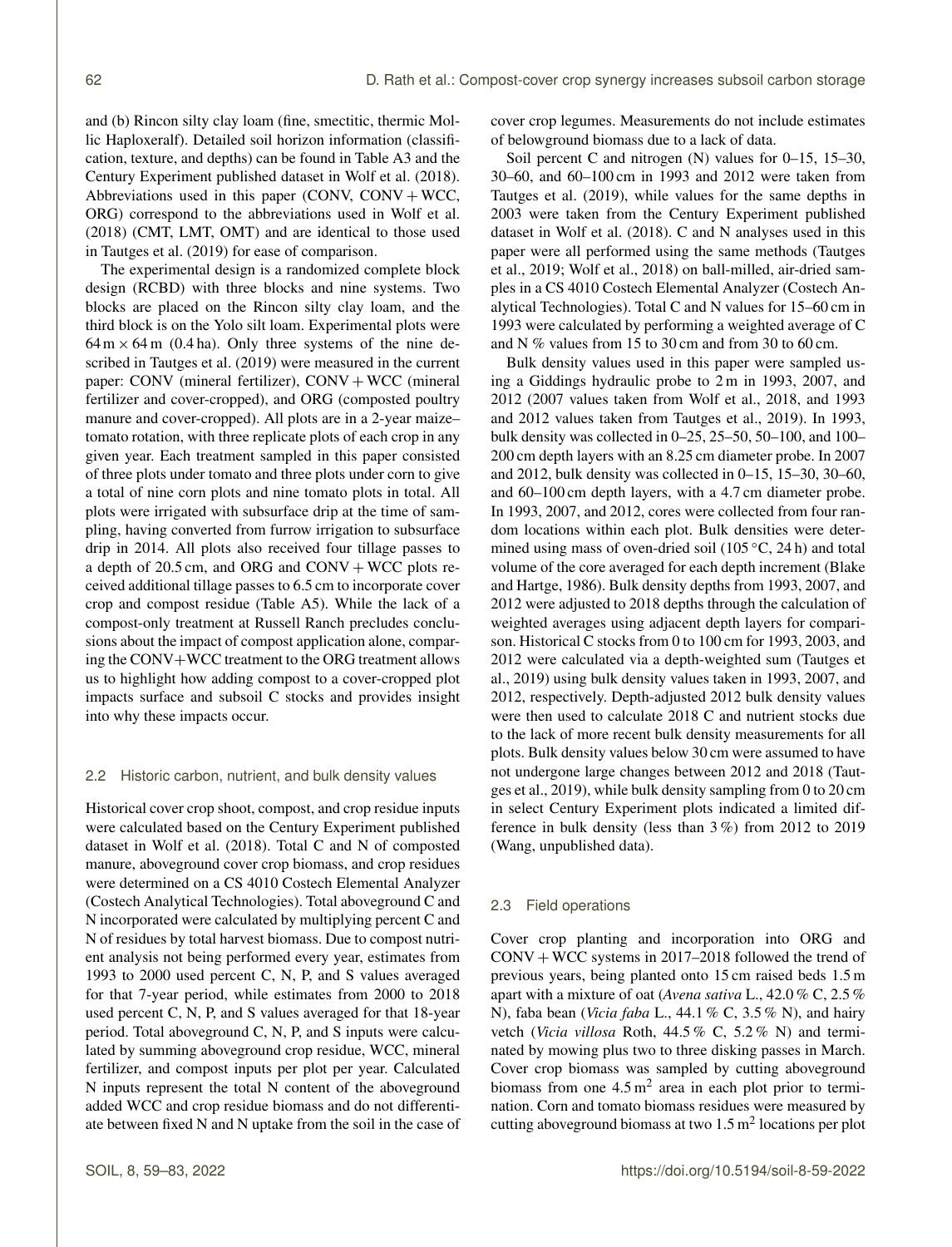after harvest. Biomass samples were oven-dried at 65 ◦C for 4 d and ground to 2 mm prior to total C and N analysis.

Fertilization during the 2017–2018 growing season was also similar to previous years, with CONV and CONV + WCC plots receiving  $325 \text{ kg} \text{ ha}^{-1}$  8–24–6  $(26 \text{ kg} \text{ N} \text{ ha}^{-1},$ 78 kg Pha<sup>-1</sup>, 19.5 kg K ha<sup>-1</sup>) starter fertilizer at the time of planting. Tomato CONV plots also received ammonium sulfate at a total rate of 200 kg N ha<sup>-1</sup>, while maize CONV plots received ammonium sulfate at a total rate of 235 kg N ha<sup>-1</sup>.

From 1993 to 2018, ORG plots normally received a spring application (February 2018) of composted poultry manure at a rate of 3.6 Mg ha<sup>-1</sup> (24.9 % C, 3.5 % N, 1.6 % P, 1.47 % S). However, during the 2018 season, these plots switched from spring to fall compost application, resulting in an additional application of  $3.6$  Mg ha<sup>-1</sup> compost in September 2018.

#### 2.4 Soil sampling

Soil sample collection took place in the 2018–2019 growing season. Plots were sampled at four time points: February 2018 (pre-CC incorporation), June 2018 (mid-season), September/October 2018 (post-harvest), and February 2019 (pre-CC incorporation). A substantial amount of variation in both extractable organic carbon (EOC) and mineral N measurements can occur during the growing season (Li et al., 2018). Our sampling regime at multiple time points was meant to account for that variation in both winter and summer months to give a more accurate snapshot of C and nutrient availability during the growing season. All sampling took place in the raised beds between furrows. Samples in February 2018, September/October 2018, and February 2019 were taken using a tractor-mounted Giddings probe with a diameter of 3 cm from all replicate plots of each system ( $n = 6$ ) plots per treatment). Samples taken in June 2018 were taken using an auger to 100 cm and were only taken in the experimental plots planted with tomato  $(n = 3$  plots per treatment). Three replicate cores were taken per plot, sectioned into 0– 15, 15–60, and 60–100 cm depths, composited, and then subsampled. Aliquots of each soil were frozen at −20 °C for PLFA analysis within 48 h of sampling, while the remaining samples were sieved to 8 mm and stored at  $4^{\circ}$ C until analyzed.

#### 2.5 Carbon, nutrient, and aggregation analysis

All analyses described below were carried out on samples taken during the 2018–2019 growing season. Extractable organic carbon was determined using a 0.5 M potassium sulfate extraction within 48 h of sampling. For each sample, 6 g of soil was extracted with  $0.5$  MK<sub>2</sub>SO<sub>4</sub> in a 1 : 5 ratio, shaken for 1 h, filtered through Q5 filter paper, and analyzed within 48 h on a Shimadzu TOC-L Total Organic Carbon analyzer according to Jones and Willett (2006). Due to the moisturelimited conditions present during summer at our study site, we chose an EOC extraction method as opposed to DOC sampling via tension lysimeters in order to compare soluble C measurements at different time points and soil water contents. Measurements of EOC are commonly used to estimate soluble C (Slessarev et al., 2020; Matlou and Haynes, 2006) and may be more sensitive to recent C and litter inputs, making them more suitable for answering questions on the impacts of C input, N amendment, and tillage (Li et al., 2018).

Aliquots of the  $K_2SO_4$  extract were immediately frozen at  $-20$  °C and later analyzed for nitrate by reacting with vanadium(III) chloride according to Doane and Horwath (2003) and ammonium via the Berthelot reaction as laid out in Rhine et al. (1998). Available calcium, phosphorus, and sulfur were measured on 2 mm sieved air-dried samples using the Mehlich-3 soil test (Mehlich, 1984). Total soil C and N values were measured on a CS 4010 Costech Elemental Analyzer (Costech Analytical Technologies) using air-dried, ballmilled samples. The 2018 C and nutrient stocks were calculated using depth-weighted sums (Tautges et al., 2019) with bulk density values from 2012.

Aggregation measurements were carried out using the method outlined in Wang et al. (2017), adapted from the wet-sieving method outlined in Elliott (1986). Soils were gently passed through an 8 mm sieve, and a 50 g representative sample was submerged in room temperature water on top of a 2 mm sieve. This sieve was moved up and down for 2 min (50 submersions per minute) using an audio metronome to keep track of the number of submersions. The soil and water passed through the 2 mm sieve were gently transferred by rinsing onto a 250 µm sieve and submerged again. The process was repeated using a 53 µm sieve to generate four aggregate size fractions (8–2 mm, 2 mm–250 µm,  $250-50 \,\mu m$ ,  $> 50 \,\mu m$ ) which were rinsed into pre-weighed aluminum pans, oven-dried at  $60^{\circ}$ C, and weighed. Mean weight diameter of the aggregate fractions was calculated as the weighted average of the four aggregate size fractions (van Bavel, 1950).

## 2.6 Phospholipid fatty acid (PLFA) analysis

PLFA analysis was carried out on 2018 samples using the high-throughput method outlined in Buyer and Sasser (2012). Briefly, freeze-dried aliquots were extracted using Bligh–Dyer extractant. Phospholipid fractions were separated from the neutral lipid and glycolipid fractions using solid-phase extraction columns. Phospholipids were then dried under  $N_2$  gas, transesterified, and methylated. After methylation, the samples were dried again with  $N_2$  gas and redissolved in hexane containing a known concentration of an internal standard (19 : 0) (Microbial ID, Newark, DE, USA). PLFAs were identified using the Sherlock software from Microbial Identification Systems and quantified using a gas chromatograph equipped with a flame ionization detector. A total of 56 different PLFAs were identified. PLFAs were assigned to Gram+, Gram−, cyclopropyl precursors,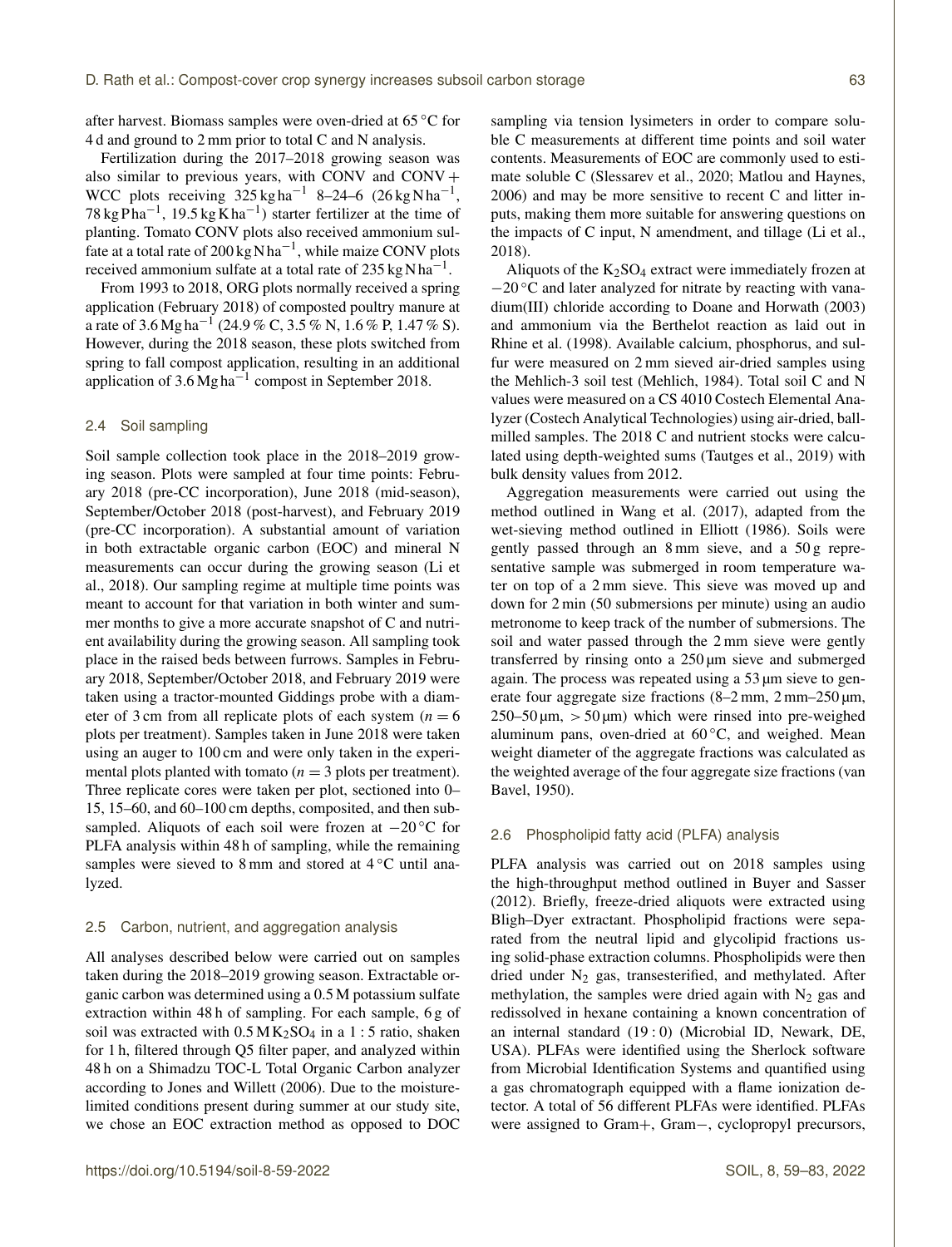saturated and monounsaturated groups as outlined in Bossio and Scow (1998) (Table A1).

## 2.7 Hydraulic conductivity and moisture content

Three 20 cm<sup>3</sup> cores were collected in September 2018 for saturated hydraulic conductivity from each plot that had been under tomato in 2017–2018 (a total of nine plots). Cores were taken from a depth of 35 cm. Unfortunately, 2 cores were damaged during measurement, giving a total of 25 cores measured from the three treatments. Care was taken to transport the cores in foam holders to avoid creating compaction or preferential flow paths in transit. Cores were stored at 5 ◦C until measurement. A KSAT device was used to measure the cores with a falling head technique per the manufacturers' manual, and conductivity data were normalized to  $20^{\circ}$ C using the Ksat software from the manufacturer (Meter Group, Pullman, Washington, USA).

Soil moisture content was measured with a multi-depth profile capacitance probe in carbon fiber access tubes that were installed according to the manufacturer's recommendations with great care taken to avoid air gaps along the tube (PR 2/6, Delta-T Devices, Cambridge, UK). The factory calibration of the profile probe was used with an accuracy of ±0.04 m<sup>3</sup> m−<sup>3</sup> . Volumetric soil moisture was measured at six depths (10, 20, 30, 40, 60, 100 cm) (PR 2/6, Delta-T Devices, Cambridge, UK). Access tubes were installed in the field with a custom auger, taking care to make the holes smooth and straight according to the manufacturer's recommendations. A total of 27 tubes were installed, with 3 tubes per subplot for a total of  $n = 9$  per treatment (ORG, CONV + WCC, CONV). The measurements were made on eight dates between 12 January and 1 March 2019. Data were processed using R (R Core Team, 2017), and soil moisture depth from 10 to 100 cm was calculated using trapezoidal integration.

## 2.8 Fourier transform infrared spectroscopy

Fourier transform infrared (FTIR) spectra of soil samples from 1993 and 2018 were collected using diffuse reflectance infrared Fourier transform spectroscopy (DRIFT; PIKE Technologies EasiDiff) with soil (air-dried) diluted to 10 % with KBr (Deiss et al., 2020). Spectra from 1993 samples were collected from air-dried, homogenized, archived soils from the Century Experiment Archive, while 2018 spectra were collected from air-dried, homogenized samples taken in 2018; 1993 spectra from 15–30 and 30–60 cm were combined into a single 15–60 cm spectrum via a weighted average for comparison with 2018 samples. The variation between these averaged 15–30 and 30–60 cm soils was found to be negligible for all three systems (Fig. A6). All DRIFT spectra were collected using a Thermo Nicolet 6700 FTIR spectrometer (Thermo Scientific) using 256 scans, 4 cm−<sup>1</sup> resolution, and a DTGS detector. Three replicate samples were used, and average spectra were created for analysis. Peak intensity ratios of aromatic to carboxyl moieties  $[v(C = C) : v]$ as (COO<sup>-</sup>) (1662 cm<sup>-1</sup> : 1631 cm<sup>-1</sup>)] were calculated using peak areas.

While FTIR is not a strictly quantitative tool for identifying specific compounds in mixed samples, it can be used pseudo-quantitatively due to the fact that the absorption of IR light by a specific molecular bond at a specific electromagnetic frequency follows the Beer–Lambert law (Beer's law) (e.g., Margenot et al., 2016; Smith, 2011). Therefore, the height and area of a spectral peak are proportional to the abundance of molecules in a sample (linear relationship), and comparing the presence and absence of peaks and the relative differences in spectral contributions from each peak in a subtraction can suggest differences in C chemistry. However, it is important to note that spectral reflectance can lead to some nonlinearity in concentration and absorbance and thus pseudo-quantification. Previous studies with DRIFTS in both the near-infrared (Dalal and Henry, 1986) and mid-infrared regions (Demyan et al., 2012; Margenot et al., 2015; West et al., 2020; Deiss et al., 2021) have shown direct associations between soil organic C concentration and absorbance at specific frequencies (depicted as peak height or area of single peaks or peak ratios). Spectral subtractions were performed using Omnic 9.8.286 (Thermo Fisher Scientific) and corrected for nonlinearity of concentration and absorbance by using the Kubelka–Munk (KM) function. Plots of FTIR spectra were made using Origin 2018b (OriginLab Corporation). Subtractions were performed in two ways: (1) mean spectra, for each treatment and depth, of the 1993 spectra were separately subtracted from the corresponding 2018 spectra to reveal C chemistry changes over this period, and (2) the 2018 mean spectra, for each depth, were subtracted (ORG-CONV,  $ORG-CONV + WCC$ ,  $CONV + WCC-CONV$  to show the difference in C chemistry by treatment.

## 2.9 Statistical analysis

All data analysis and graph production were done using R v. 4.0.2 (R Core Team, 2017) using the tidyverse package (Wickham et al., 2019). Analysis of variance (ANOVA) was conducted using a linear model to determine the effects of management system, depth, and time point. We first checked for normality and assumptions of the linear model prior to ANOVA and then fit a mixed effect model with "block" as a random effect. Since "block" was not significant for any of the variables measured, we removed it from the model. Statistical differences between management systems were analyzed separately for each depth using paired  $t$  tests with Bonferroni correction for multiple tests at the 5 % significance level. Data and code used for this paper are archived at https://doi.org[/10.5281/zenodo.4558161.](https://doi.org/10.5281/zenodo.4558161)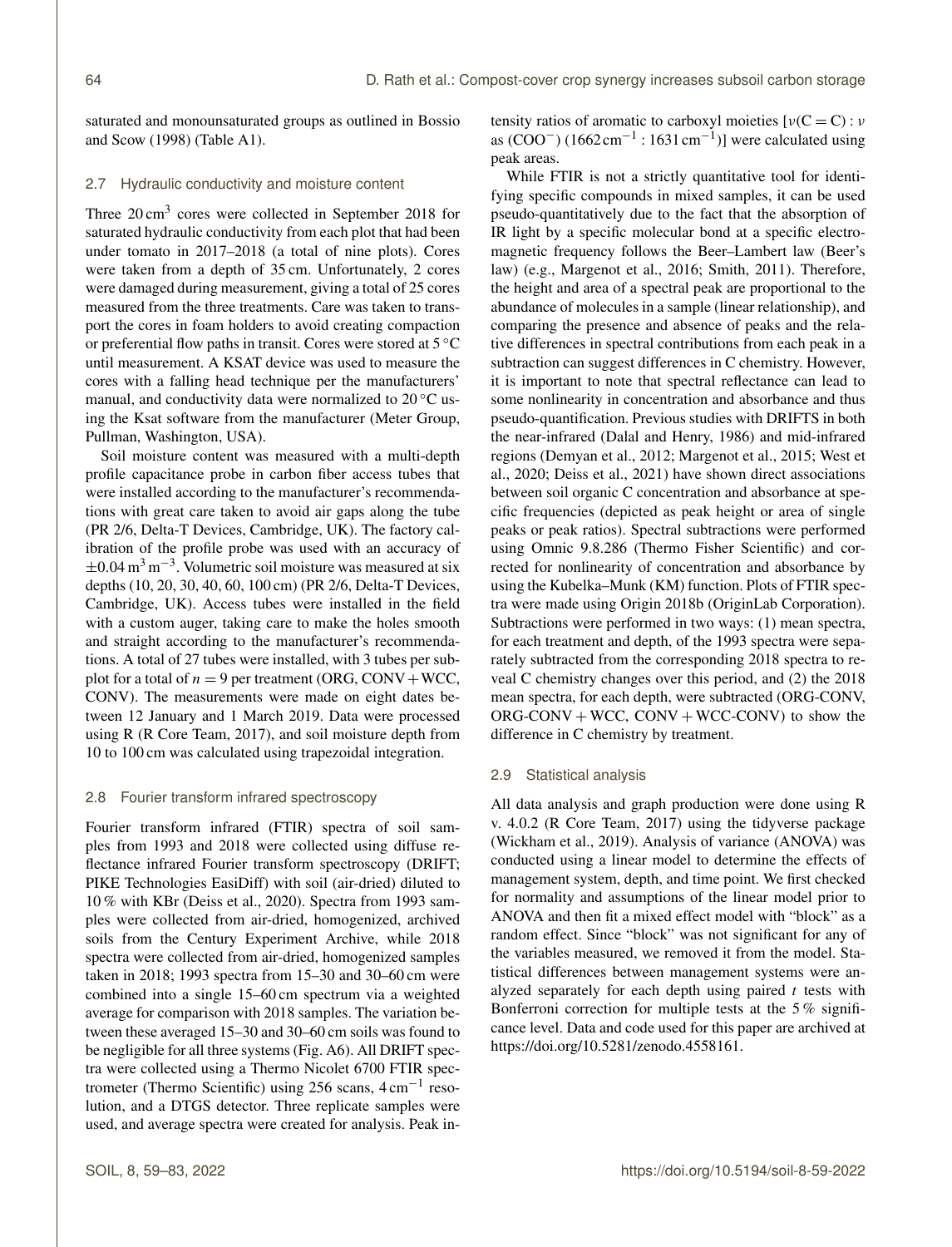

**Figure 1. (a–d)** Total aboveground C, N, phosphorus, and sulfur added per plot to ORG, CONV + WCC, and CONV systems between 1993 and 2018. All values are given on a mass basis (megagram per hectare).

## **3 Results**

## 3.1 Nutrient inputs

The cumulative estimated aboveground C input over 25 years was 186, 123, and  $113 \text{ Mgha}^{-1}$  for ORG, CONV + WCC, and CONV systems, respectively (Fig. 1a). Averaged per year over 25 years, C inputs to each system were 7.44, 4.92, and  $4.52 \text{ Mg} \text{ ha}^{-1}$  for ORG, CONV + WCC, and CONV systems, respectively (Table A4). Due to the combination of compost and cover crop residue and root inputs, ORG systems received approximately  $1.5\times$  more C than CONV + WCC. Although  $CONV + WCC$  produced similar amounts of tomato residue and less maize residue than CONV, the presence of cover crops meant that  $CONV + WCC$  systems received  $1.1 \times$  more C than CONV systems.

Due to combined N inputs from cover crop and compost, ORG systems received 1.4 times as many external N inputs (7.5 Mg ha<sup>-1</sup>) as CONV + WCC systems (5.4 Mg ha<sup>-1</sup>) and 1.65 times as much N as CONV systems  $(4.5 \text{ Mg} \text{ ha}^{-1})$ (Fig. 1b). External N inputs to  $CONV + WCC$  systems were close to 1 Mg ha<sup>-1</sup> higher than CONV systems over 25 years, with  $\sim$  40% of the external N inputs to CONV + WCC systems coming from the decomposition of cover crop



**Figure 2.** Carbon stocks of the 1 m profiles of ORG,  $CONV +$ WCC, and CONV systems from 1993 to 2018. Carbon stocks are given in megagram per hectare. Error bars denote standard error. Please note that all systems transitioned from furrow to drip irrigation in 2014.

residue and the other ∼ 60 % from mineral fertilizer application, compared to 100 % of total N inputs in the CONV coming from mineral fertilizer application. ORG systems received over 3 times as much phosphorus via compost  $(3.23 \text{ Mg ha}^{-1})$  as CONV+WCC  $(1.09 \text{ Mg ha}^{-1})$  and CONV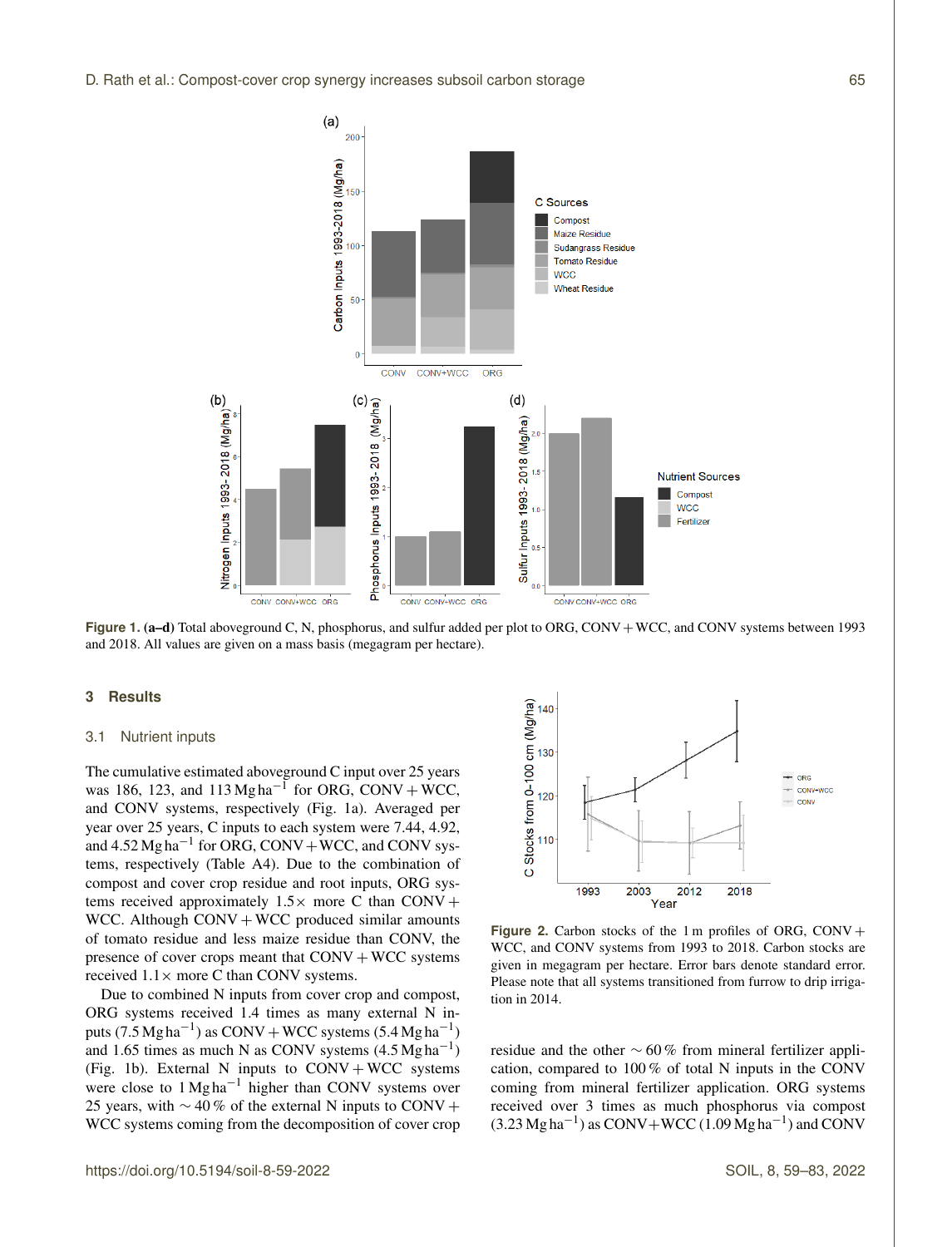

**Figure 3.** Change in C stocks of ORG, CONV + WCC, and CONV systems from 1993 to 2018 by depth. Values were obtained by subtracting C stocks in 1993 from 2018 stocks for individual systems and then averaging by management system. Error bars denote standard error. ( $*$ : significantly different from 0, p value < 0.05, + : significantly different from 0, p value  $0.05 < x < 0.1$ ).

(0.99 Mg ha−<sup>1</sup> ) did from P fertilizer (Fig. 1c). ORG systems also received 1.15 Mg ha−<sup>1</sup> of sulfur from compost, approximately 0.5 times as much as  $COMV + WCC$  (2.19  $Mgha^{-1}$ ) or CONV  $(1.98 \text{ Mg} \text{ ha}^{-1})$  systems received (Fig. 1d).

## 3.2 Soil carbon content changes over 25 years

Carbon stocks in the 1 m profile of ORG systems showed an increase of  $\sim 19 \,\text{Mg} \text{h} \text{a}^{-1}$  from 1993 to 2018 ( $p =$ 0.06) (Fig. 2). Most of this C gain was concentrated in the 0–15 cm ( $\sim$  5 Mg ha<sup>-1</sup>,  $p < 0.01$ ) and 15–60 cm depths  $(\sim 10 \,\text{Mg} \text{ha}^{-1}, p = 0.1)$ . Due to the large amount of variation present in these observations and the limited number of replicates, it was difficult to spot strong trends in C stock changes, as shown in the lack of significant change in the bottom 60–100 cm ( $\sim$  3 Mg ha<sup>-1</sup>, p = 0.26). No significant changes in C stocks in the 1 m profile were noted in CONV or  $CONV + WCC$  systems from 1993 to 2018  $(p = 0.47, p = 0.51)$ . When depth intervals were considered separately, only CONV systems showed a decrease in C stocks ( $\sim$  -3 Mg ha<sup>-1</sup>) at the 0-15 cm ( $p < 0.01$ ) depth (Fig. 3).  $CONV + WCC$  systems did not show a clear trend of C decrease at any individual depth with the significance testing used.

# 3.3 Moisture content, hydraulic conductivity, and aggregation

Cover-cropped systems (ORG and CONV+WCC) stored approximately 10 % more water than non-cover-cropped systems (CONV) in the upper 1 m of the soil profile during the 2019 winter (Fig. 4). There was no difference in moisture content between ORG and  $CONV + WCC$  systems. Av-



**Figure 4.** Depth equivalent of water (cm) in the upper 1 m of ORG, CONV+WCC, and CONV profiles during the January–March 2019 winter season. Error bars represent standard error.



**Figure 5.** Saturated hydraulic conductivity (cm/day) in ORG, CONV + WCC, and CONV systems taken in August 2018.

eraged hydraulic conductivity measurements showed differences among all three systems, but treatments with cover crops (ORG and  $CONV + WCC$ ) had values that spanned 3 orders of magnitude compared to treatments without cover crops (CONV) (Fig. 5). There was no significant difference in mean weight diameter (MWD) of aggregates between all three systems at any depth (Fig. A2).

# 3.4 Soil nutrient content: extractable organic carbon, mineral nitrogen, phosphorus, sulfur

Composted systems (ORG) had higher amounts of extractable organic carbon (EOC) ( $p < 0.01$ ), plant-available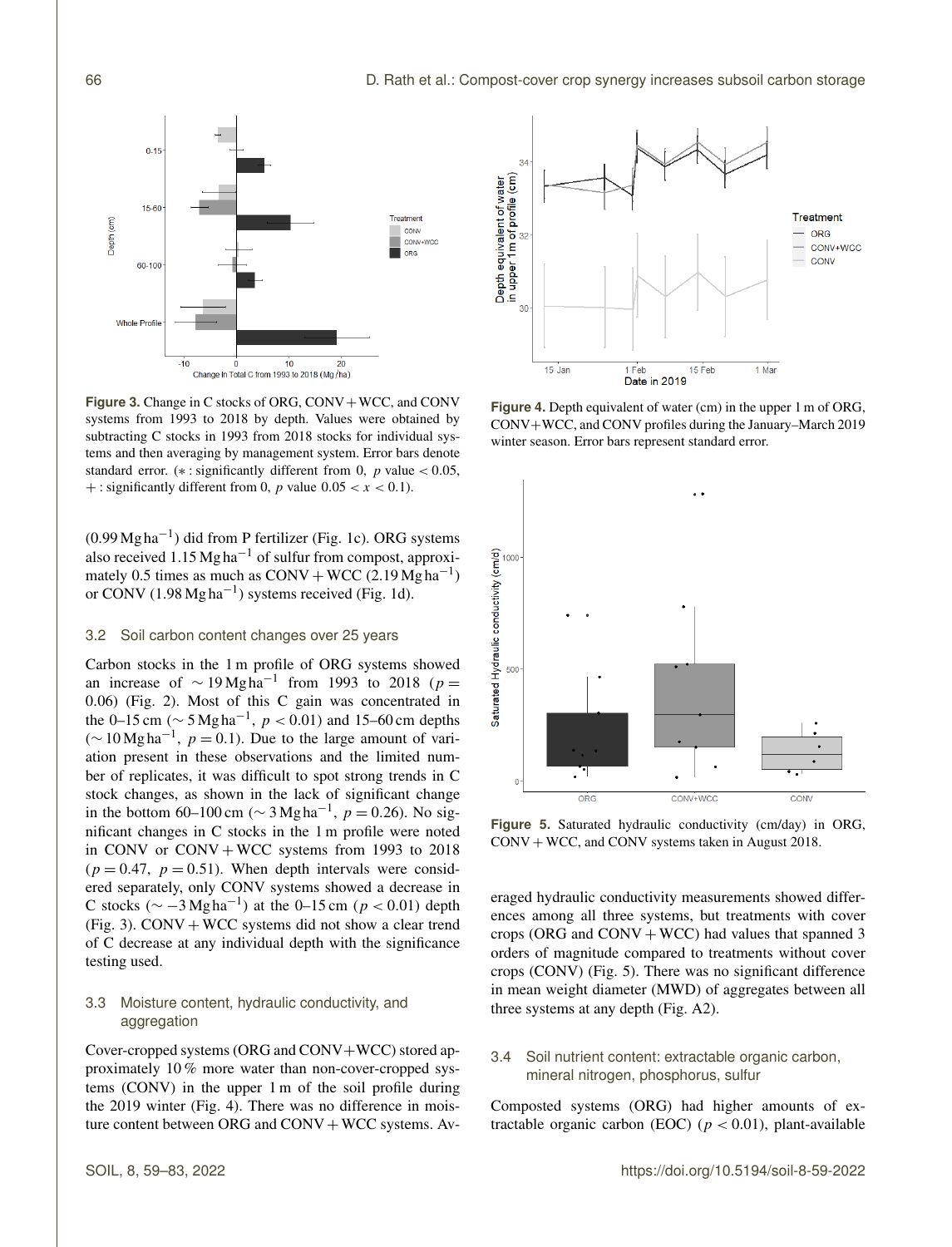

**Figure 6. (a–d)** Extractable organic C, mineral N  $(NO<sub>3</sub><sup>-</sup> + NH<sub>4</sub><sup>+</sup>)$ , phosphorus, and sulfur in  $0-100$  cm profiles of ORG, CONV + WCC, and CONV systems over the February 2018–February 2019 season. All values are given on a mass basis (kg ha−<sup>1</sup> ). Error bars represent standard error.

phosphorus ( $p < 0.01$ ), and sulfur ( $p < 0.01$ ) in the 1 m profile than non-composted systems  $(CONV + WCC)$  and CONV) averaged across all dates of the 2018–2019 year (Fig. 6). These differences were most pronounced in the upper 15 cm, where ORG systems had approximately  $2 \times$  more EOC ( $p < 0.01$ ),  $3 \times$  more phosphorus ( $p < 0.01$ ) and  $1.75 \times$ more sulfur ( $p < 0.01$ ) than CONV + WCC or CONV systems (Fig. A1).

 $CONV+WCC$  systems had more mineral N  $(NO<sub>3</sub>+NH<sub>4</sub>)$ than CONV systems during the June and August time points  $(p = 0.04)$ , with up to 3.5 times more mineral N than CONV systems mid-season and 1.6 times more mineral N at harvest. ORG systems trended towards higher mineral N during the April–September growing season, but the magnitude of this difference was small ( $p = 0.17$ ).

Nutrient values showed large seasonal variation, with the highest levels of C and N observed during the June time point and the highest sulfur levels at the August time point. EOC, mineral N, and sulfur values were lowest during the winter (November–February), which coincided with the period of highest rainfall. Phosphorus levels increased slightly throughout the 2018–2019 year.

Differences among systems and seasonal variation were also noted at a depth of 60 cm. ORG systems had more EOC ( $p < 0.01$ ), phosphorus ( $p < 0.001$ ), and sulfur at 60–  $100 \text{ cm}$  than  $CONV + WCC$  or CONV systems. Mineral N values did not show significant differences between any of the three systems at  $60-100$  cm, though ORG and CONV  $+$ WCC systems trended higher during the growing season (Fig. 7).



**Figure 7.** (a–d) Extractable organic C, mineral N, phosphorus, and sulfur stocks at 60–100 cm in ORG, CONV+WCC, and CONV systems over the February 2018–February 2019 season. All values are given in kilogram per hectare. Error bars represent standard error.

#### 3.5 SOM composition via FTIR

Spectral subtractions of 1993 from 2018 FTIR spectra revealed positive peaks (increased absorbance) from 1900 to 1200 cm−<sup>1</sup> in all systems, indicating an increase in C functional groups within this region (e.g., aromatic, carboxyl) (Fig. 8a). FTIR band assignments are presented in Table A2. All treatments showed positive peaks, indicating an increase in carboxylate functional groups between 1993 and 2018, as denoted by bands at 1625 and  $1400 \text{ cm}^{-1}$  (Fig. 8a). However, ORG and  $CONV + WCC$  showed these distinct peaks at 15–60 and 60–100 cm depths, while CONV systems showed distinct peaks only at the 0–15 and 15–60 cm depths. CONV systems also showed a lower aromatic : carboxylate peak intensity ratio at all depths than ORG and CONV + WCC systems from 1993 to 2018 (Table 1).

ORG and  $CONV + WCC$  systems showed distinct positive peaks associated with carboxylate functional groups at the 60–100 cm depths in 2018 when compared with CONV systems (bands at  $1631 \text{ cm}^{-1}$ ) and slightly higher peaks associated with aromatic functional groups from 0 to 15 cm for  $CONV + WCC$  and from 15 to 60 cm for ORG (bands at 1662 cm−<sup>1</sup> ) (Fig. 8b). ORG also showed positive peaks associated with aromatic functional groups from 0 to 15 and from 15 to 60 cm when compared to  $CONV + WCC$  (bands at 1662 and 1602 cm−<sup>1</sup> ) in 2018. Aromatic : carboxylate ratios provide an indication of the intensity of carboxyl peaks relative to aromatic peaks, which can be related back to concentrations of these functional groups in the sample. A lower aromatic : carboxyl ratio can indicate either more carboxyl or fewer aromatic functional groups, while a higher ratio can mean increased aromatic or decreased carboxyl groups. Aromatic : carboxylate peak intensity ratios decreased with depth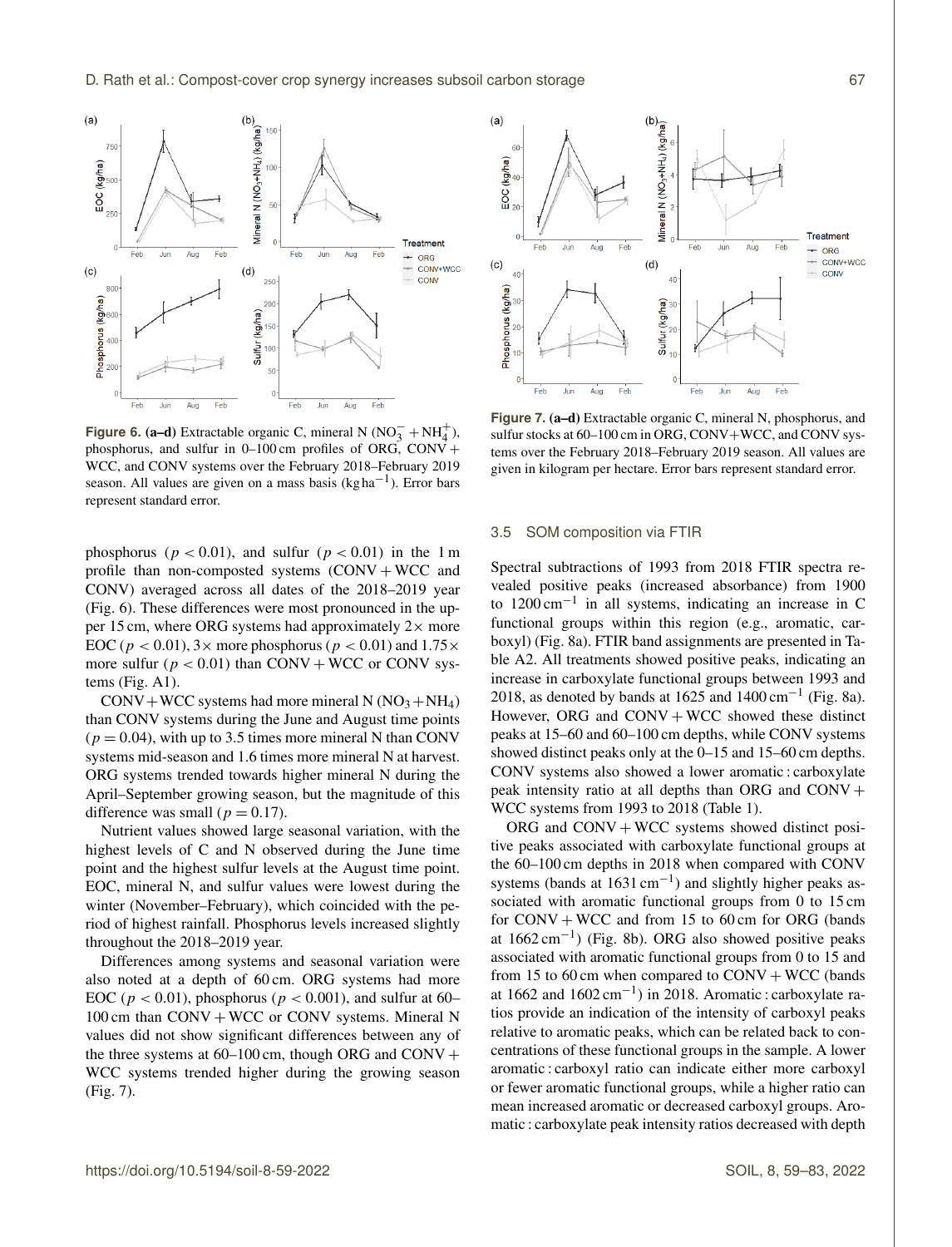|                                | Depth         | Peak intensity ratio $(1662 \text{ cm}^{-1} : 1631 \text{ cm}^{-1})$ |                    |                      |
|--------------------------------|---------------|----------------------------------------------------------------------|--------------------|----------------------|
|                                |               | ORG                                                                  | $CONV + WCC$       | <b>CONV</b>          |
| Subtraction: 2018–1993         | $0 - 15$ cm   | 1.38                                                                 | 1.22               | 0.45                 |
|                                | $15 - 60$ cm  | 1.21                                                                 | 1.40               | 0.77                 |
|                                | $60 - 100$ cm | 1.17                                                                 | 2.50               | 0.014                |
|                                |               | ORG-CONV                                                             | $ORG-(CONV + WCC)$ | $(CONV + WCC)$ -CONV |
| Subtraction by treatment: 2018 | $0 - 15$ cm   | 1.39                                                                 | 1.18               | 0.46                 |
|                                | $15 - 60$ cm  | 1.20                                                                 | 1.42               | 0.47                 |
|                                | $60 - 100$ cm | 0.38                                                                 | 0.64               | 0.45                 |

Table 1. Peak intensity ratios for aromatic (1662 cm<sup>-1</sup>) to asymmetric carboxyl (1631 cm<sup>-1</sup>) groups in spectral subtractions.



**Figure 8. (a, b)** DRIFT spectral subtractions for the 1900–1200 cm<sup>-1</sup> range comparing (a) 2018–1993 spectra for ORG, CONV + WCC, and CONV and (b) ORG, CONV + WCC, and CONV spectra in 2018. Spectra are plotted with Kubelka–Munk units on a common y-axis scale and are offset from one another for ease of comparison.

for ORG and CONV systems when looking at changes from 1993 to 2018, but  $CONV+WCC$  ratios increased with depth (Table 1).

tio also increased with depth, with CONV systems having a higher ratio than ORG or  $CONV + WCC$  systems at 60– 100 cm ( $p = 0.01$  and  $p = 0.01$ , respectively) (Fig. 9d).

## 3.6 Microbial biomass and stress indicators – July 2018

Microbial biomass decreased with depth in all systems. ORG and  $CONV + WCC$  systems had more microbial biomass at 0–15 cm than CONV systems ( $p = 0.04$  and  $p = 0.04$ , respectively), while ORG systems had more microbial biomass at the  $15-60$  cm depth than CONV + WCC or CONV systems ( $p = 0.03$  and  $p = 0.06$ , respectively) (Fig. 9a). Saturated : unsaturated fatty acid ratio and cyclopropyl 19 : precursor ratio increased with depth, with CONV systems showing a weaker trend of higher Cy19 : pre ( $p =$ 0.12) and saturated : unsaturated fatty acid ( $p = 0.07$ ) ratios than ORG at  $60-100$  cm (Fig. 9b–c). Gram+ : Gram– ra-

## **4 Discussion**

The  $\sim$  19 Mg ha<sup>-1</sup> increase in SOC over the 1 m ORG profile after 25 years was attributed to a synergistic effect between cover crops and compost, which resulted in the movement of mobile C and nutrients deeper into the soil profile. We believe that high concentrations of mobile C and essential nutrients for microbial activity provided by the compost, combined with the easier movement of water downward associated with a history of cover cropping, helped transport the material needed to build C in the subsoil.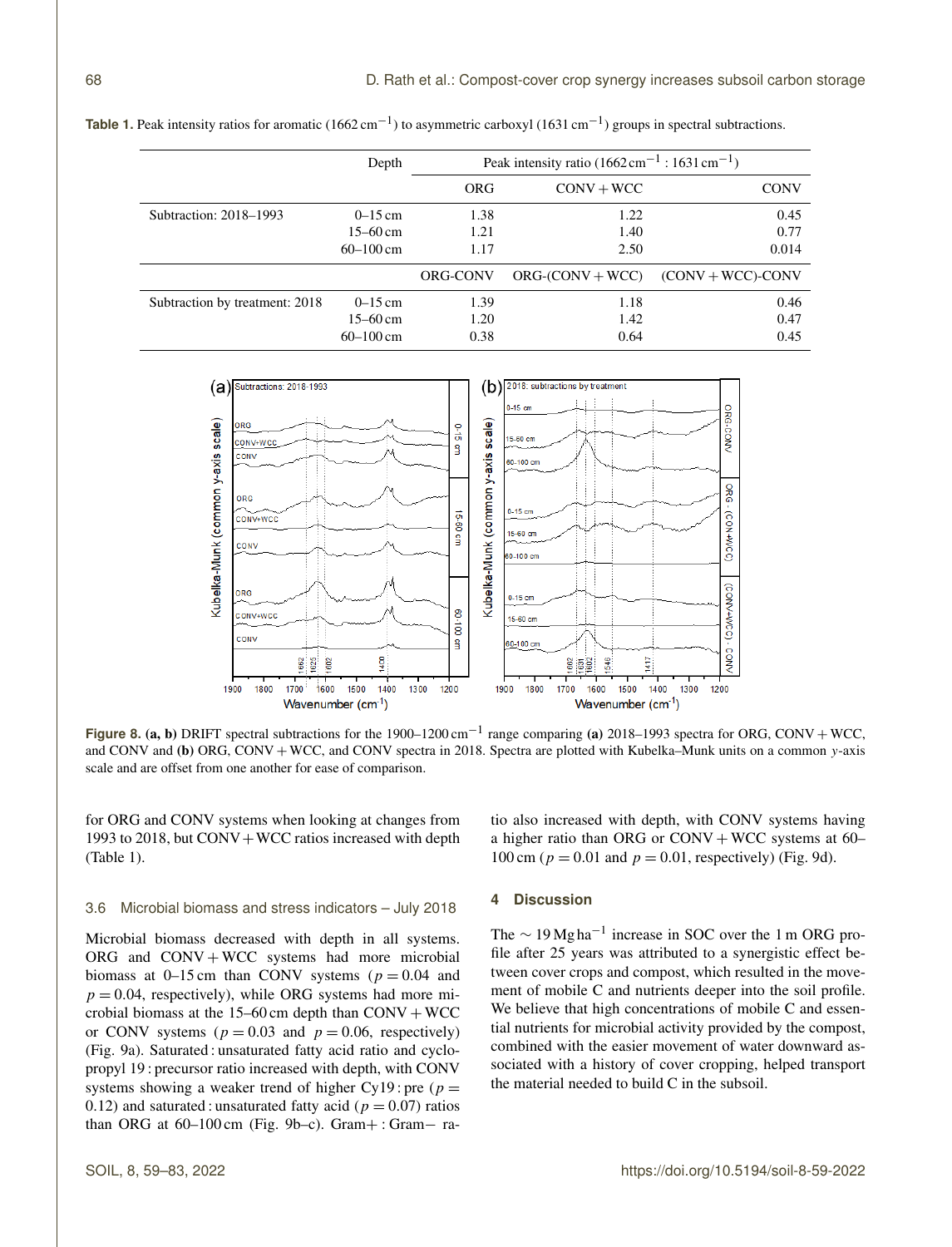

**Figure 9. (a–d)** Microbial biomass and PLFA stress indicators measured in ORG, CONV + WCC, and CONV systems during mid-season (July 2018). Ratios are unitless, while microbial biomass is given in kilograms per hectare.

## 4.1 Cover crop roots increase water storage and movement into subsoils

The higher moisture contents noted in  $CONV + WCC$  and ORG than CONV systems during the winter growing season are likely due to the presence of more water-filled spaces from cover crop roots (Fig. 4). Cover crops increase both soil macroporosity and pore connectivity in fine-textured soils, leading to an increase in both infiltration and hydraulic conductivity over longer timescales (Scott et al., 1994; Haruna et al., 2018; Çerçioğlu et al., 2019; Gulick et al., 1994). A similar impact of cover crops has been noted in previous work done in Russell Ranch soils: a cover crop mix of purple vetch (*Vicia benghalensis* L.), common vetch (*Vicia sativa* L.), and oats (*Avena sativa* L.) increased soil moisture-holding capacity during saturated conditions (Joyce et al., 2002); a cover crop of common vetch produced no changes in bulk density after 10 years (Colla et al., 2000), and a wheat (*Triticum aestivum* L.) cover crop increased infiltration by 43 % and decreased DOC export by 54 % in a furrow-irrigated system, causing the soil profile to become a DOC sink (Mailapalli et al., 2012). Proposed mechanisms are that cover crops increase infiltration and hydraulic conductivity by increasing soil structure through aggregate formation, reduced soil crusting, and reduced soil compaction due to increased organic matter content and formation of root channels (Chen and Weil, 2010; Franzluebbers, 2002). Other potential, albeit less likely, explanations for increased moisture content could include lateral subsurface flow (unlikely due to the  $\lt 1\%$ slope of this field) and differences in run-off and run-on (also unlikely due to low slope). Given that our cover crop mix is known to have extensive root networks that extend deeper than the 30 cm plow layer (Fan et al., 2016), the observed differences in moisture content were attributed to increased biopores created by roots (Hangen et al., 2002).

Despite the presence of cover crops, we found no significant difference in aggregate MWD among systems (Fig. A2). This may be because root-induced soil alterations, such as aggregation, are highly localized and dependent on the root architecture of the cover crops. Specifically, cover crops with prominent tap roots, such as faba bean, are effective at creating continuous biopores, while fibrous roots such as in oats and hairy vetch are particularly effective at promoting soil aggregate formation (Ogilvie et al., 2021). Therefore, the mixture of cover crops planted at the site likely resulted in a large amount of variation in aggregation and pore connectivity and may have resulted in the non-significant aggregate MWD values.

While mean hydraulic conductivity values were also not significantly different between treatment systems, hydraulic conductivities were more variable in the two systems with than without cover crops (Fig. 5). Roots may increase macroporosity by opening up channels as they decay (Ghestem et al., 2011), and increased water movement through these macropores can result in hydraulic conductivity values that can range over 3 orders of magnitude (Øygarden et al., 1997), similar to what we observed. In addition, the sample size used for  $K_{\text{sat}}$  measurements (cross-sectional area of 250 cm<sup>2</sup>) may be too small to capture the effects of cover crop roots, whose impacts are likely to be detected at a larger scale (Ozelim and Cavalcante, 2018). It is well recognized that hydraulic conductivity measurements can vary widely across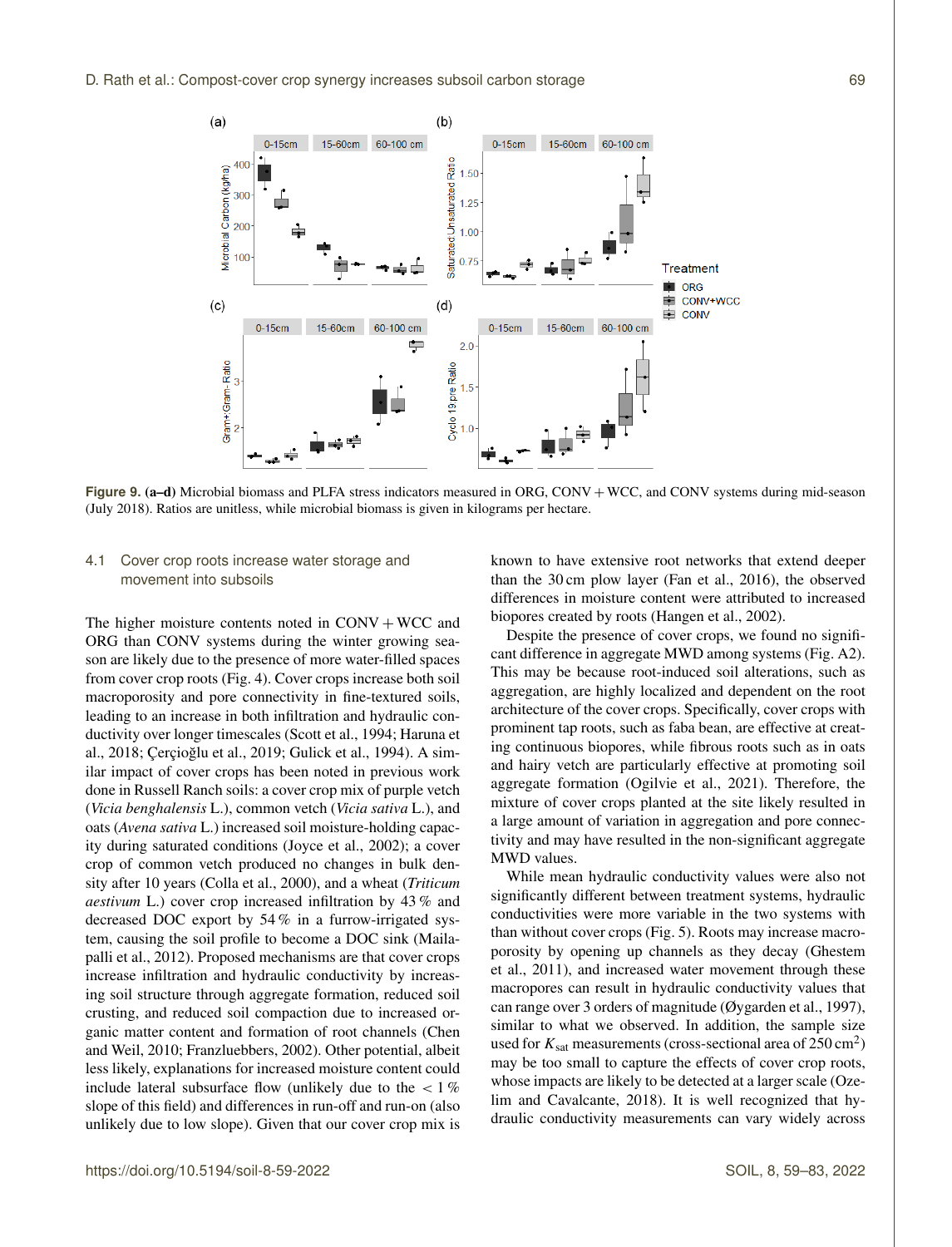fields and landscapes (Rahmati et al., 2018) and often do not reflect the presence of macropores (Brooks et al., 2004). Though our measurements do not reveal statistically significant differences between treatments, the scattered highpermeability zones in the cover crop treatments likely play a role in rapid moisture redistribution and may explain the elevated deep moisture contents in ORG and CONV+WCC plots compared to CONV plots. We therefore attributed the more variable hydraulic conductivity and increased moisture content in ORG and  $CONV + WCC$  than CONV systems to the deeper, more abundant root-derived macropores from cover crops.

## 4.2 Compost and cover crops increased the amount of EOC and carboxylate functional groups in subsoils

Increased EOC levels (Figs. 6a, 7a) in ORG plots and relatively more oxidized carboxylate C in the bottom 60–100 cm of ORG and  $CONV + WCC$  plots relative to CONV plots (Fig. 8b) point to an accelerated cascade process (Kaiser and Kalbitz, 2012) in these systems relative to CONV systems. The presence of elevated EOC levels in ORG plots is due to the higher amounts of soluble C found in compost (Wright et al., 2008; Zmora-Nahum et al., 2005), the increase in dissolved and water-extractable organic C expected from cover crop residue (Singh et al., 2021; cereal rye and hairy vetch), and the larger amounts of C added to ORG plots (Fig. 1a). Compost also contains a large proportion of aromatic functional groups derived from lignin and other biomolecules (Leifeld et al., 2002), which tend to be rapidly removed from the soil solution at the surface (Leinemann et al., 2018). This preferential removal at the soil surface may be a function of the relatively low solubilities of non-polar aromatic functional groups (Maxin and Kogel-Knabner, 1995) as well as their tendency to partition into other non-polar, insoluble organic matter (Pignatello, 1999). When these aromatic functional groups are eventually oxidized by microbes, the higher solubility of carboxylate and other O-rich functional groups may allow for greater C transport. Carboxylate functional groups' ability to form mineral-associated organic matter through association with charged surfaces or cation bridging (Aquino et al., 2011) would also promote MAOM formation and increase C storage times (Cotrufo et al., 2013; Leinemann et al., 2018), though our results do not provide sufficient support to determine the stability of the increased C stocks at 60–100 cm. As the C cascade is triggered by fresh C inputs which are preferentially sorbed within the top 30 cm (Liebmann et al., 2020), the regular application of soluble C-rich compost and WCC residue combined with increased hydraulic conductivity due to WCC roots can accelerate the process, leading to greater subsoil C transport.

Cover crops are associated with elevated EOC levels and more aromatic functional groups in topsoil SOC (Ding et al., 2006; Zhou et al., 2012). Application of cover crops in  $CONV + WCC$  did not increase EOC content deeper than

15 cm compared to CONV (Fig. 7a) but did have an impact on carboxylate functional group presence at the 60 cm depth (Fig. 8b), possibly indicating that cover crop residues are associated with smaller inputs of soluble C that are not as easily detected as the larger soluble C inputs coming from the compost. Additionally, the trend of increasing aromatic : carboxylate ratios with depth in  $CONV + WCC$  systems (Table 1) indicates that  $CONV + WCC$  systems may be accumulating more aromatic C relative to carboxylate C in deeper soil layers. This accumulation of aromatic C in  $CONV + WCC$  subsoils may be due to cover crop root residue introducing lignin and cellulose directly into the subsoil, while the carboxylate C obtained from the decomposition of surface residues can be potentially mineralized before being transported deeper as DOC (Chantigny, 2003; White et al., 2020).

# 4.3 Compost and cover crops increased nutrient availability and decreased microbial stress in subsoils

The higher P and S values noted in ORG subsoils (Fig. 7c, d) can be attributed both to the higher organic P and S inputs associated with compost (Preusch et al., 2002) (Fig. 1c, d) as well as the increased mobility of these inputs. Differences in crop uptake also play a potential role, but the lack of significant treatment effects at RR on crop nitrogen use efficiency (Kong et al., 2009) or P cycling (Maltais-Landry et al., 2014) in these plots makes crop uptake less likely to be a significant factor in nutrient availability. Organic phosphorus is more mobile than mineral P (Laos et al., 2000; Sharpley and Moyer, 2000), and mineralization of organic S into more soluble sulfate could also facilitate its movement (Edwards, 1998). Though our results were not able to detect significant differences in mineral N in the measured subsoils, the higher amount of organic N added in compost (Fig. 1b) was also likely mineralized into more soluble nitrate (Vinten et al., 1994) (Fig. 7b). Although soil microbial communities are primarily water and C-limited (Soong et al., 2020), the addition of N, P, and S in ratios similar to that found in soil organic matter may increase transformation of C inputs into SOM by up to 52 % by promoting microbial anabolism (Coonan et al., 2020).

Greater C and nutrient inputs were associated with the lower Gram+ : Gram− ratios observed in subsoil ORG soils (Fig. 9b). Higher values for these ratios, such as those observed in CONV plots, have been associated with nutrient and energy limitation (Bossio and Scow, 1998; Petersen and Klug, 1994). Increases in these ratios represent an overall shift away from the thinner, more permeable cell membranes associated with Gram− bacteria and monounsaturated fatty acids towards more tightly packed, less permeable cell membranes associated with Gram+ bacteria and saturated fatty acids (Silhavy et al., 2010). An increase in the Gram+ : Gram− ratio has been associated with a decrease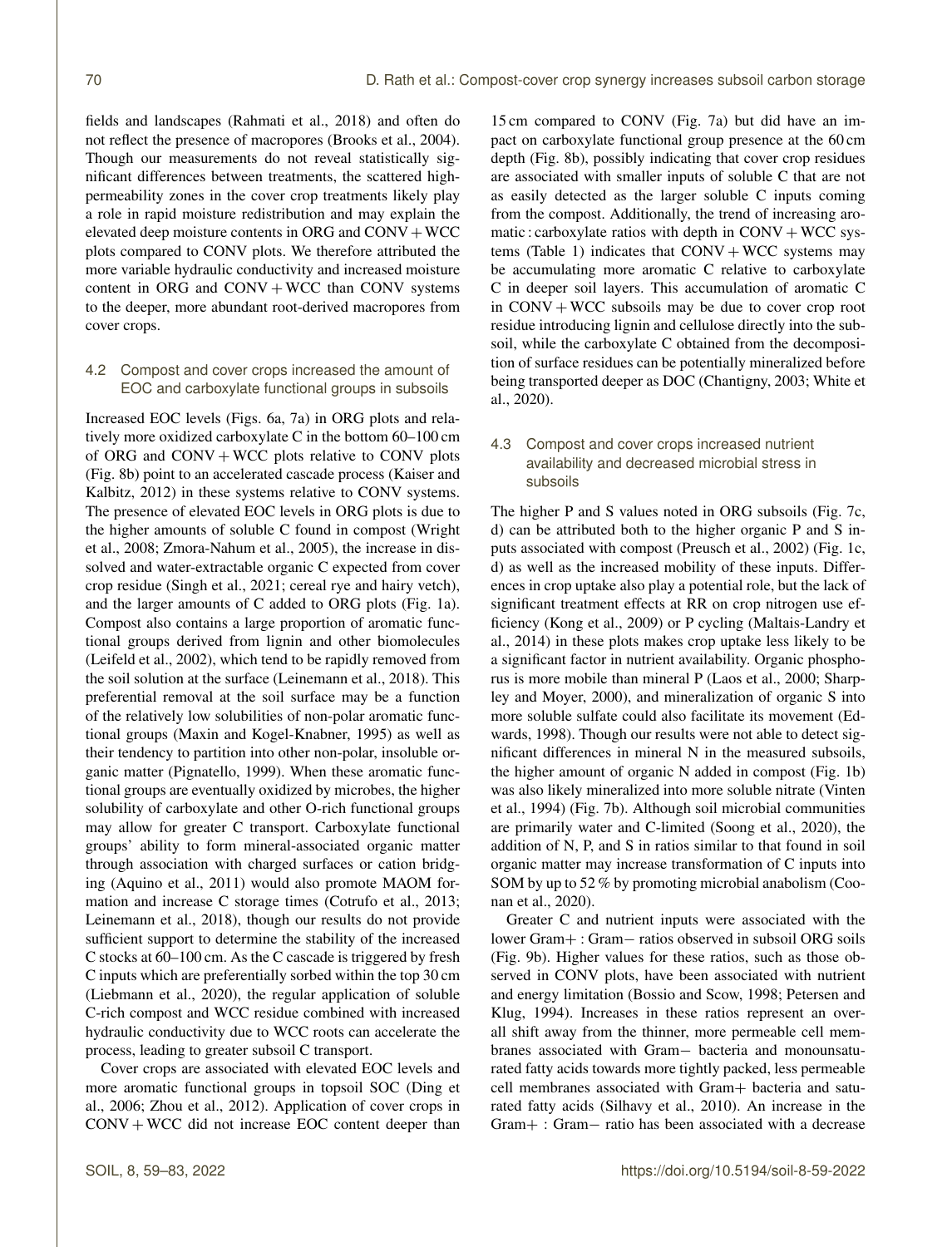in easily available water and C (Fanin et al., 2019; Fierer et al., 2003b, Bossio et al., 1998), while an increase in the saturated : unsaturated ratio and cy17 : pre ratios has been associated with low water potentials  $(-1.3 \text{ to } -0.9 \text{ MPa})$  and potential dehydration (Moore-Kucera and Dick, 2008). The stress indicator trends in our data support our observations of increased soluble C and water content in ORG systems.

Adding compost and cover crop residue increases microbial biomass at the 0–15 and 15–60 cm depths but not 60–100 cm depth relative to CONV systems (Fig. 9a). This greater biomass increase in ORG than CONV plots was attributed to compost providing a favorable nutrient stoichiometry for biomass formation (Kirkby et al., 2011; Richardson et al., 2014). Increased microbial biomass in surface layers of soil is an important potential source of C and other nutrients to subsoil layers through cell lysis from predation and wet– dry cycles (Bonkowski, 2004; Xiang et al., 2008). It is associated with increased C storage through microbial necromass formation (Buchmann and Schaumann, 2018; Jilling et al., 2020), and we hypothesize that transport of microbial products downwards through the profile could have contributed to the SOC increase in the subsoil observed in ORG systems (Fig. 2b).

# 4.4 Compost and cover crops increased profile C stocks after 25 years, but cover crops alone did not

We found evidence that the SOC increases under the ORG system after 25 years (Fig. 2) were due to the increased mobility of compost-added C and nutrients combined with increased infiltration due to cover crop roots as well as the larger amounts of C added to ORG plots. Larger SOC increases under yard waste compost and cover crops relative to cover crops alone have also been noted in other California long-term experiments on a loamy sand soil (White et al., 2020a; rye, faba bean, pea, common vetch, purple vetch), indicating that C input from cover crops alone may not play a large role in increasing subsoil C. These experiments also note the importance of belowground carbon inputs to SOC stocks, a factor that was not included in this analysis. While cover crop biomass does represent significant C and N input to surface soils, the channels their roots create for mobile nutrients (either organic or mineral) to move downwards may be as important as their C and N inputs to subsoil SOC dynamics.

We noted significant seasonal variation in EOC, mineral N, P, and S levels throughout the 2018–2019 growing season, though ORG plots consistently had higher EOC and P than  $CONV+WCC$  or CONV plots at all time points (Fig. 6a and c) and higher S during the growing season. These soluble C and nutrient inputs peaked during the growing season, likely due to the influence of compost application, root exudates, and fertigation. Since the months of April–September are the driest months of the year at the study site, the large C and nutrient inputs during the growing season may have depended on irrigation water being transported into subsoil layers, highlighting the importance of irrigation amounts and types (drip, furrow) to understanding changes in subsoil C stocks. The shifts in soluble  $C : N : P : S$  ratios during the course of the year may also indicate that C : nutrient stoichiometry is more suitable for microbial biomass growth in these row-cropped plots during the growing season than it is during the winter rainy season.

In contrast to the ORG system, SOC stocks did not significantly increase in the CONV  $+$  WCC plots after 25 years (Fig. 2). While our FTIR results suggest that cover crop residues have an impact on subsoil C by increasing the proportion of carboxylate C relative to the CONV system (Fig. 8b), they do not suggest a clear reason behind the lack of an increase in SOC stocks. A possible hypothesis is that small inputs of C and N over time from cover crop roots primed decomposition of native SOC, potentially by stimulating phosphatases and accelerating MAOM breakdown (Cui et al., 2020; Mise et al., 2020). Additionally, common root exudates such as oxalic acid may have dispersed organomineral complexes (Keiluweit et al., 2015), making that C more accessible for decomposition. While any priming of SOC due to cover crop root exudates would also be occurring in the ORG systems, we believe this was counteracted by the higher EOC inputs and more favorable nutrient stoichiometry for microbial biomass provided by the compost.

We also observed a continual decline in SOC in subsoil in the conventional with cover crop treatment  $(CONV + WCC)$ as observed in Tautges et al. (2019); however, the rate of decline was lower over the last 7 years than in the first 19 years of study. This slower decline in subsoil C stocks from 2012 to 2019 may be due to the switch from furrow to drip irrigation in 2014. Lower water inputs with drip reduce microbial activity and C and N cycling enzyme activities (e.g., betaglucosidase and N-acetyl-glucosaminidase) in a large part of the bed in the surface of these same plots (Schmidt et al., 2018). The shift in irrigation and reduced water inputs potentially increased the prevalence of complex SOM by reducing microbial mineralization and may have facilitated greater DOC transport during the winter rainy season.

## **5 Conclusion**

The combination of growing cover crops and compost amendment created a unique set of conditions conducive to C transport and accumulation in the subsoils of a tilled row crop rotation. This was, in part, likely due to increased hydraulic conductivity facilitated by cover crop roots leading to higher rates of transport of soluble C and nutrients from the surface to subsoil. In turn, higher transport led to increased C stocks, reduced levels of microbial stress, and higher available C, P, and S values throughout the year in ORG systems. The accumulation of oxygen-rich carboxylate C in subsoil horizons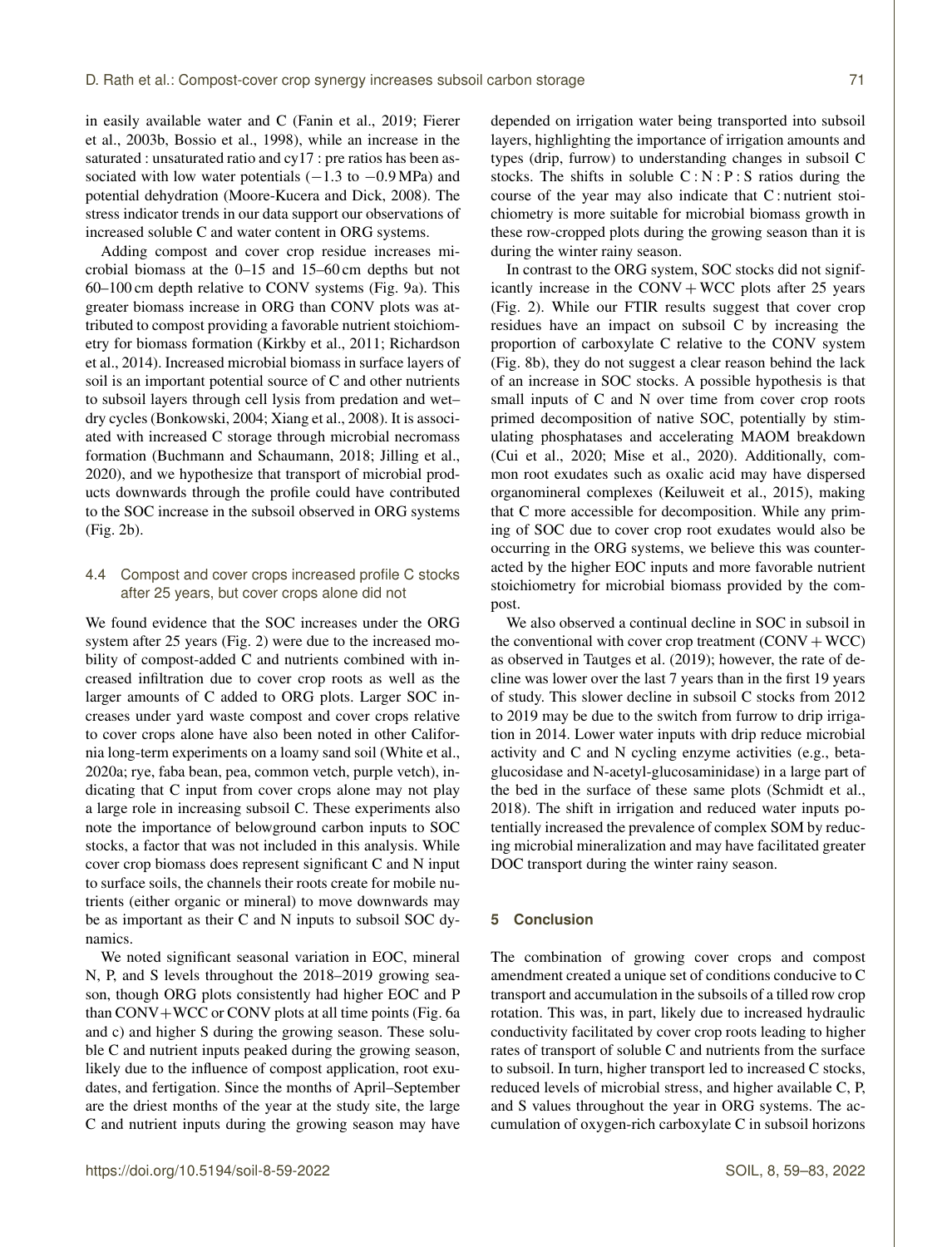under all treatments, attributed to an increase in microbially processed C, provides support for the "cascade theory" of C transport. These results demonstrate the potential for subsoil C storage in tilled agricultural systems and highlight a potential pathway for increasing C transport, storage, and sequestration in subsoil layers.

# **Appendix A**



Figure A1. Extractable organic C, mineral N, phosphorus, and sulfur stocks at 0–15 cm in ORG, CONV + WCC, and CONV systems over the February 2018–February 2019 season. All values are given in kilograms per hectare. Error bars represent standard error.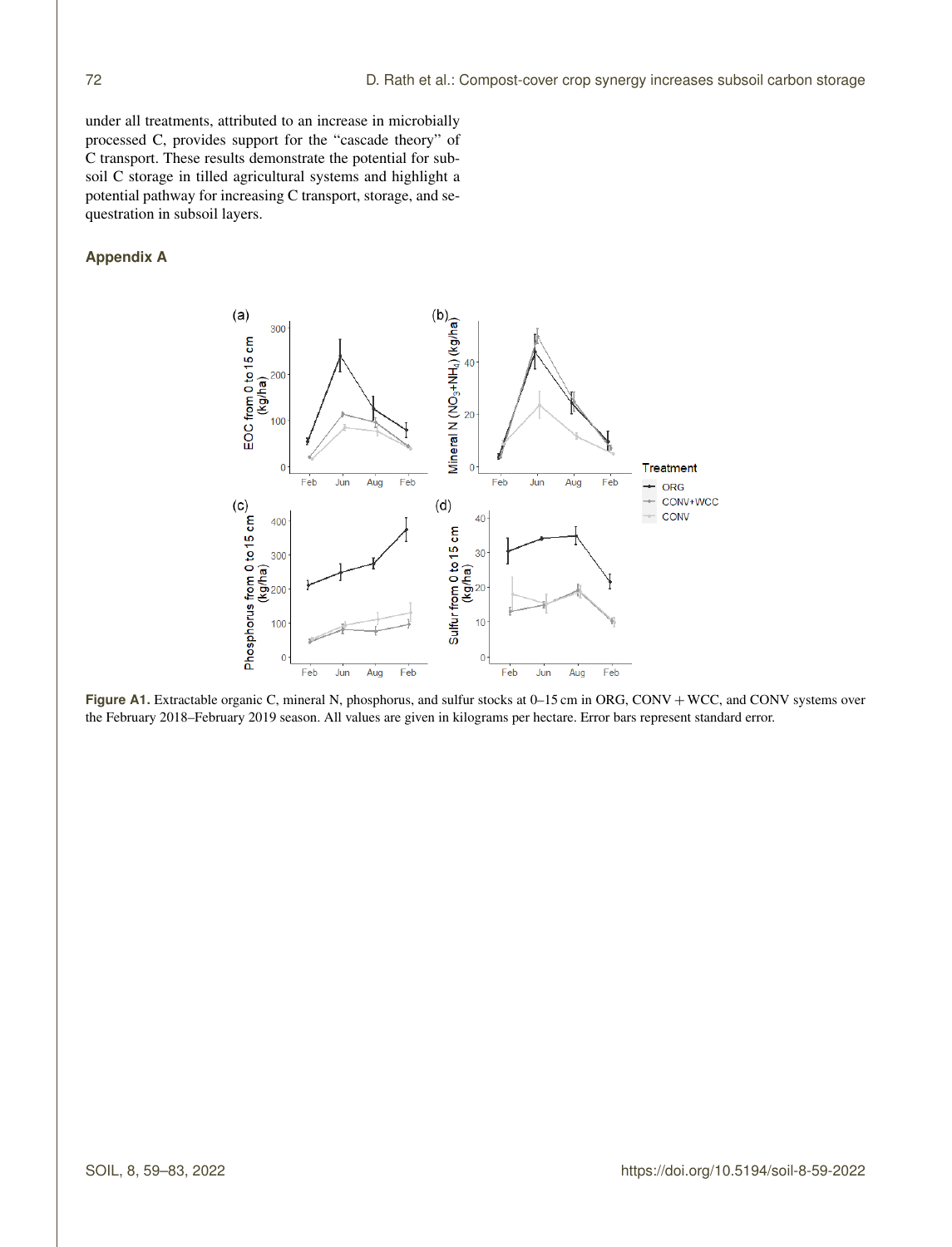

Figure A2. Mean weight diameter of aggregates obtained by wet sieving for 0–15, 15–60, and 60–100 cm depth intervals in ORG, CONV + WCC, and CONV systems.



**Figure A3.** (a, b) FTIR spectral subtractions for the  $4000-1200 \text{ cm}^{-1}$  range comparing (a)  $2018-1993$  spectra for ORG, CONV + WCC, and CONV and (b) ORG, CONV + WCC, and CONV spectra in 2018.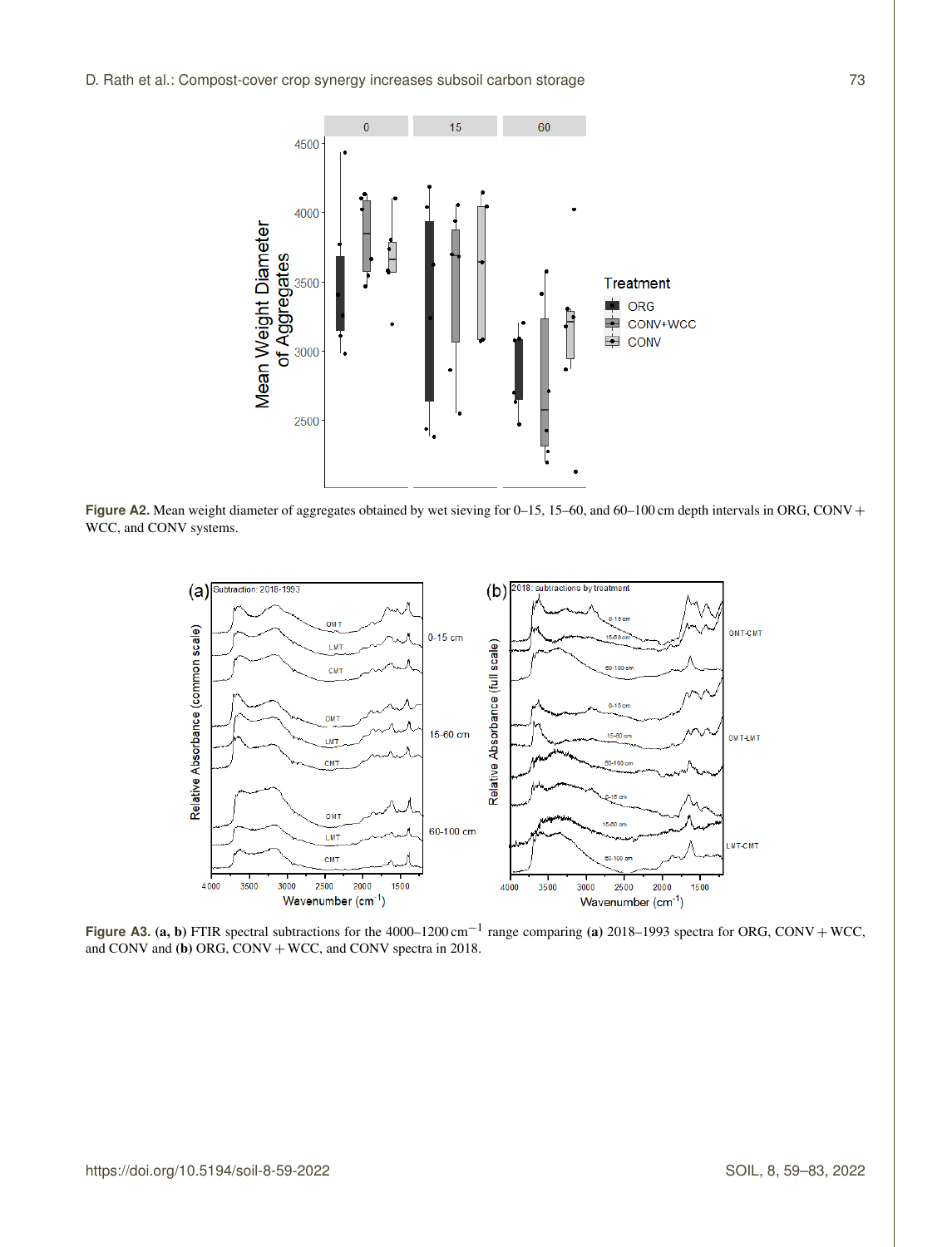$(b)$  2018: subtractions by treatment  $(a)$ Subtractions: 2018-1993 1.5 Ł Relative Absorbance (non-common scale) ORG-CONV Relative Absorbance (non-common scale) ORG 0-15 cm CONV+WCC  $1.4$  $0-15$  cm 15-60 cm CONV 60-100 cn  $14$  $\overline{1.4}$ ORG-(CON+MCC) ORG 15-60 cm  $0-15$  cm CONV+WCC  $1.42$ 15-60 cm CONV  $1.8<sup>2</sup>$  $2.8x$  $60 - 100$  cm ORG  $2.2$  $0-15$  cm (COM/+MCC) - COM/  $\overline{A}$ CONV+WCC 60-100 cm  $3<sub>2</sub>$  $.8$ 15-60 cm CONV 60-100 cm  $\overline{A}$ 400 1417 662 625 ę 85.8 546 1900 1800 1700 1600 1500 1400 1300 1200 1900 1800 1700 1600 1500 1400 1300 1200 Wavenumber (cm-1) Wavenumber (cm<sup>-1</sup>)

**Figure A4. (a, b)** FTIR spectral subtractions for the 1900–1200 cm<sup>-1</sup> range comparing (a) 2018–1993 spectra for ORG, CONV + WCC, and CONV and (b) ORG, CONV + WCC, and CONV spectra in 2018.



**Figure A5.** Rainfall and soil temperature at 50 cm at Russell Ranch from October 2018 to October 2019. Data taken from [http://atm.ucdavis.](http://atm.ucdavis.edu/weather/uc-davis-weather-climate-station) [edu/weather/uc-davis-weather-climate-station](http://atm.ucdavis.edu/weather/uc-davis-weather-climate-station) (last access: 13 January 2022).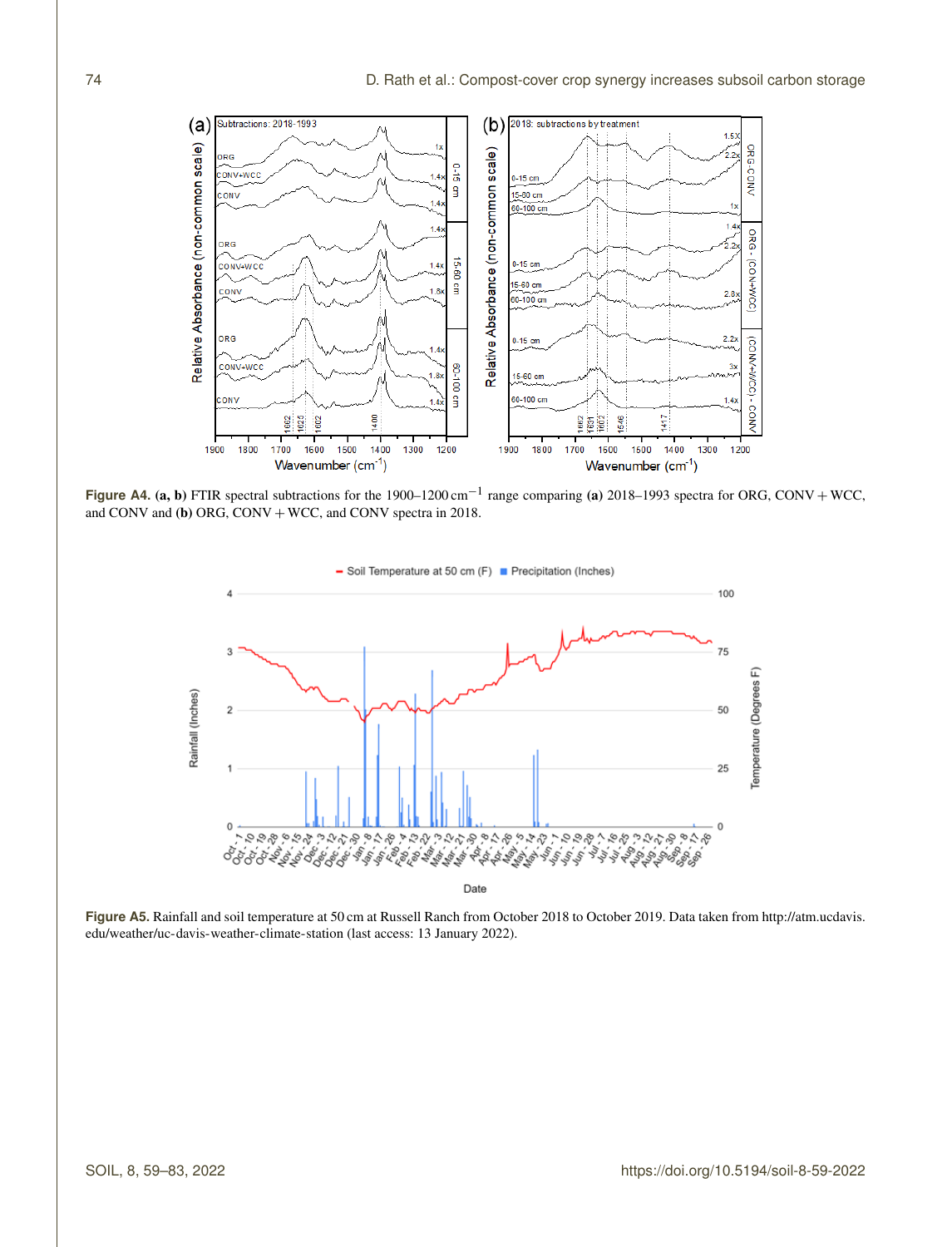

Figure A6. Example DRIFT spectra showing three replicate spectra, the mean spectra, and the residual spectra for 1993 and 2008 samples.

**Table A1.** PLFA (phospholipid fatty acid) assignments taken from Bossio and Scow (1998).

| $Gram+$               | $15:1$ iso w6c; $15:0$ iso; $15:0$ anteiso; $16:0$ iso, $17:1$ iso w10c, $17:1$ iso w9c; $17:1$ anteiso<br>w9c; $17:0$ iso, $17:0$ anteiso; $18:0$ iso |
|-----------------------|--------------------------------------------------------------------------------------------------------------------------------------------------------|
| $Gram-$               | $16:1$ w9c; $16:1$ w7c; $17:1$ w8c; $17:0$ cyclo w7c; $18:1$ w7c; $19:0$ cyclo w7c; $20:1$ w9c;<br>$21:1 \text{ w3c}$                                  |
| Saturated             | 12:0:14:0:15:0:16:0:17:0:20:0                                                                                                                          |
| Monounsaturated       | $16:1$ w5c; $16:1$ w7c; $18:1$ w9c; $18:1$ w7c                                                                                                         |
| Cyclopropyl indicator | $19:0$ cyclo w7c/18 : 1 w7c                                                                                                                            |

Table A2. FTIR peak assignments<sup>∗</sup> used for analysis of spectra.

| Wavenumber $(cm^{-1})$ IR assignment |                                                                                                                                |
|--------------------------------------|--------------------------------------------------------------------------------------------------------------------------------|
| 2800-3100                            | Aliphatic $\nu_s$ (CH <sub>2</sub> ), $\nu_{as}$ (CH <sub>2</sub> ), $\nu_s$ (CH <sub>3</sub> ), $\nu_{as}$ (CH <sub>2</sub> ) |
| 1700-1765                            | $\nu(C=0)$                                                                                                                     |
| 1666                                 | Aromatic $\nu$ (C = C)                                                                                                         |
| 1620–1631                            | $v_{\rm as}$ (COO)                                                                                                             |
| 1602                                 | Skeletal $\nu$ (C = C)                                                                                                         |
| 1546                                 | Aromatic $\nu$ (C = C)                                                                                                         |
| 1417                                 | $\delta$ (C-H)                                                                                                                 |
| 1400                                 | $v_s$ (COO)                                                                                                                    |
| 1384                                 | $\nu$ (C–O) vibration aromatic and $\delta$ (C–H) vibrations in CH <sub>3</sub> and CH <sub>2</sub>                            |

<sup>∗</sup> Assignments taken from Baes and Bloom (1989), Hesse et al. (2005), Parikh et al. (2014), and Orlov (1986).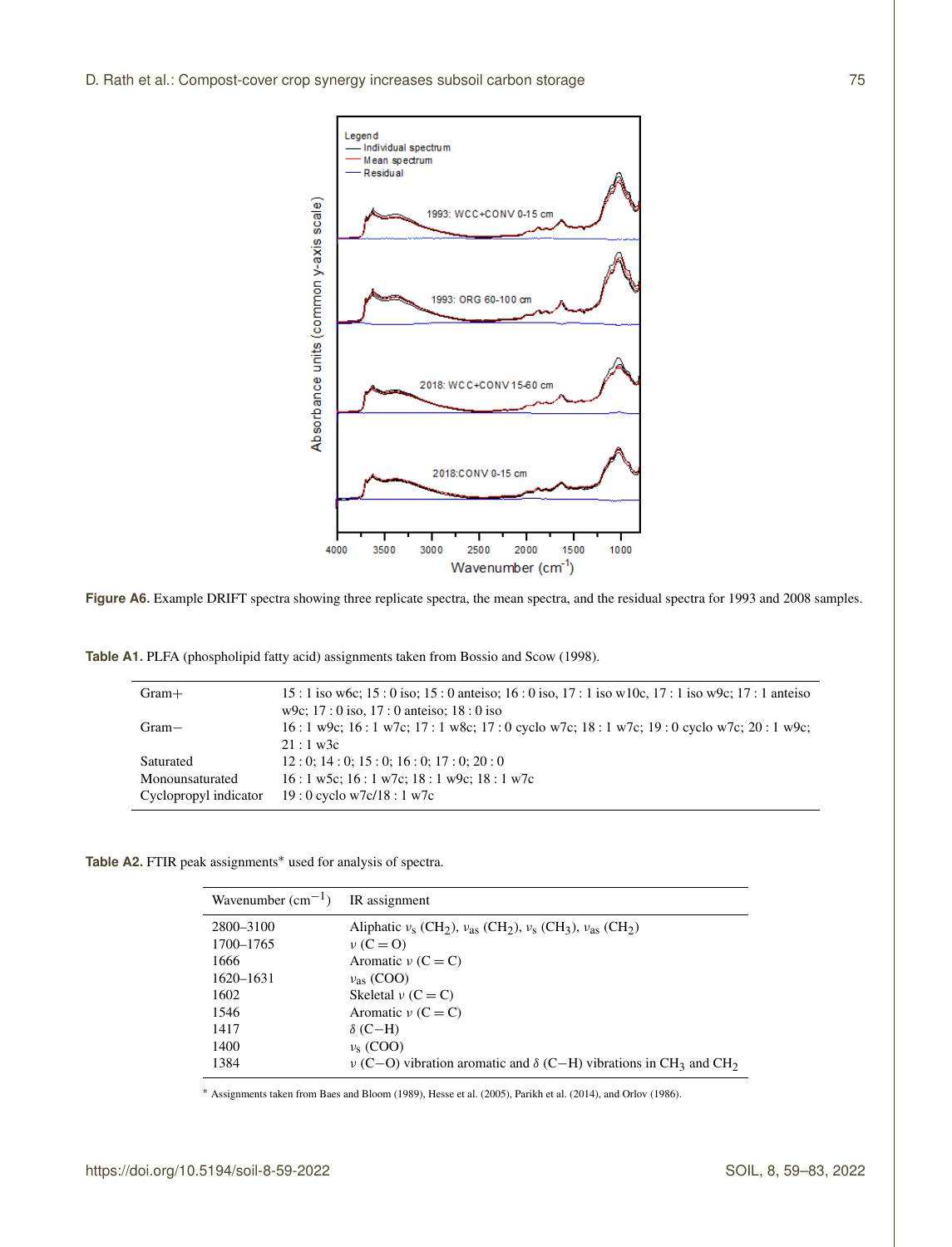| Soil series                   | Rincon                                       | Yolo                                                                       |  |
|-------------------------------|----------------------------------------------|----------------------------------------------------------------------------|--|
| Soil taxonomic class          | Fine, smectitic, thermic Mollic Haploxeralfs | Fine-silty, mixed, superactive, non-acid, ther-<br>mic Mollic Xerofluvents |  |
| Horizon designation           | AP                                           | AP                                                                         |  |
| Depth (cm)                    | $0 - 10$                                     | $0 - 5$                                                                    |  |
| Texture                       | <b>SiCL</b>                                  | SiL                                                                        |  |
| pH                            | 6.5                                          | 6.7                                                                        |  |
| Organic matter content $(\%)$ | 2.4                                          | 2.4                                                                        |  |
| Clay content $(\%)$           | 31                                           | 30                                                                         |  |
| Horizon designation           | A12                                          | AP <sub>2</sub>                                                            |  |
| Depth (cm)                    | $10 - 41$                                    | $5 - 20$                                                                   |  |
| Texture                       | <b>SiCL</b>                                  | SiL                                                                        |  |
| pH                            | 6.5                                          | 7.1                                                                        |  |
| Organic matter content $(\%)$ | 2.4                                          | 2.4                                                                        |  |
| Clay content $(\%)$           | 31                                           | 30                                                                         |  |
| Horizon designation           | B21t                                         | A1                                                                         |  |
| Depth (cm)                    | $41 - 64$                                    | $20 - 48$                                                                  |  |
| Texture                       | ${\rm SC}$                                   | SiL                                                                        |  |
| pH                            | $\tau$                                       | 7.2                                                                        |  |
| Organic matter content $(\%)$ | 0.75                                         | 1.8                                                                        |  |
| Clay content $(\%)$           | 40                                           | 30                                                                         |  |
| Horizon designation           | B22t                                         | A2                                                                         |  |
| Depth (cm)                    | $64 - 79$                                    | $48 - 66$                                                                  |  |
| Texture                       | SC                                           | SiL                                                                        |  |
| pH                            | 7.9                                          | 7.3                                                                        |  |
| Organic matter content $(\%)$ | 0.75                                         | 1.3                                                                        |  |
| Clay content $(\%)$           | 40                                           | 30                                                                         |  |
| Horizon designation           | B3tca                                        | C1                                                                         |  |
| Depth (cm)                    | $79 - 102$                                   | 66-84                                                                      |  |
| Texture                       | <b>SCL</b>                                   | SiL                                                                        |  |
| pH                            | 8                                            | 7.4                                                                        |  |
| Organic matter content $(\%)$ | 0.75                                         | $\mathbf{1}$                                                               |  |
| Clay content $(\%)$           | 40                                           | 28                                                                         |  |
| Horizon designation           |                                              | C <sub>2</sub>                                                             |  |
| Depth (cm)                    |                                              | $84 - 104$                                                                 |  |
| Texture                       |                                              | SiL                                                                        |  |
| pH                            |                                              | 7.4                                                                        |  |
| Organic matter content (%)    |                                              | 0.8                                                                        |  |
| Clay content $(\%)$           |                                              | 25                                                                         |  |

**Table A3.** Texture, pH, OM, and clay content for the Rincon and Yolo soil series found at Russell Ranch.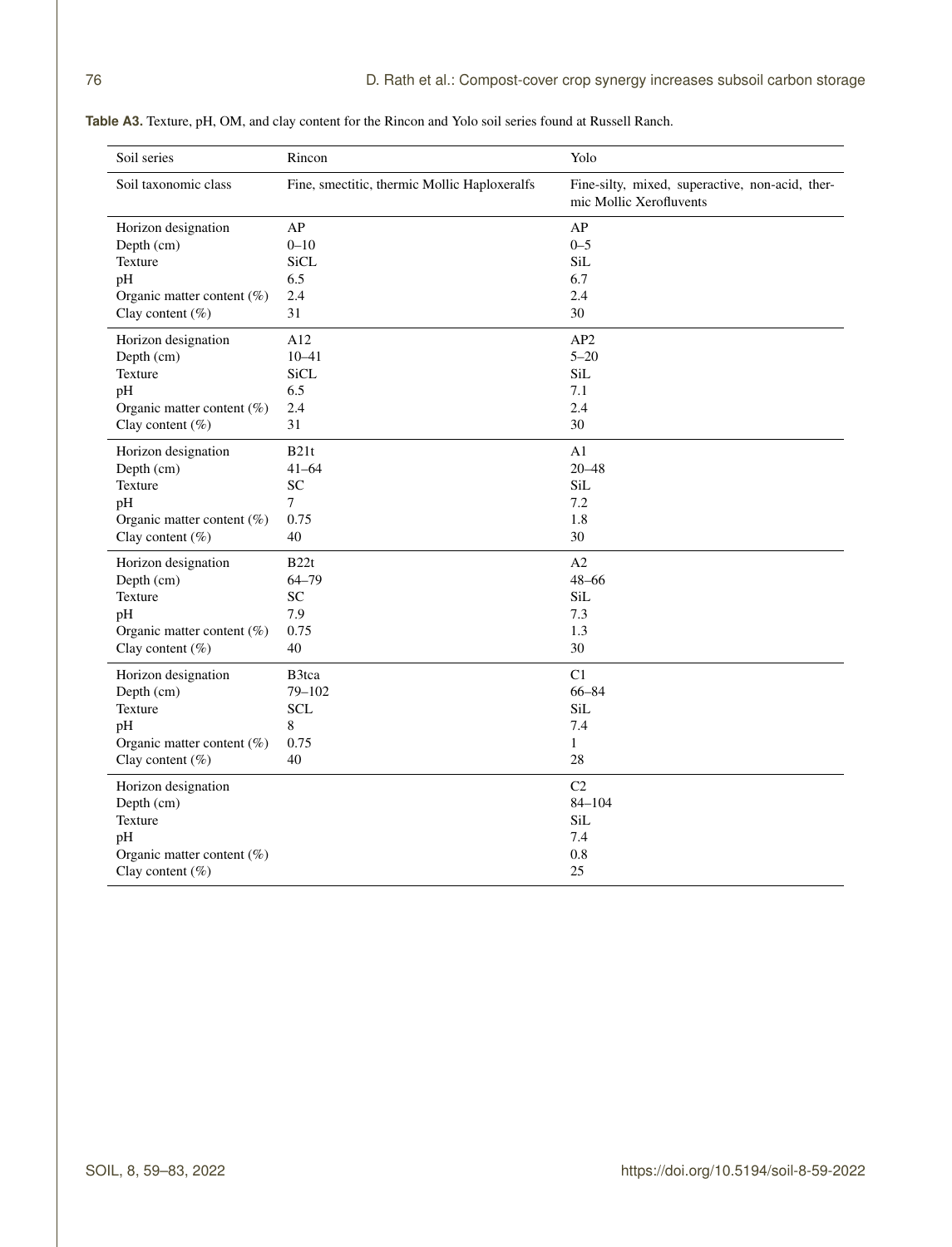| Input $(Mgha^{-1}yr^{-1})$ | <b>CONV</b> | $CONV + WCC$      | ORG           |
|----------------------------|-------------|-------------------|---------------|
| Tomato residue             | 1.73        | 1.57              | 1.54          |
| Corn residue               | 2.43        | 1.96              | 2.25          |
| Compost                    | 0           |                   | 1.9           |
| WCC residue                | 0           | 1.086             | 1.48          |
| WCC nitrogen               | 0           | 0.09              | 0.11          |
| Compost nitrogen           | 0           | $\mathbf{\Omega}$ | 0.19          |
| Mineral N                  | 0.18        | 0.13              | $\theta$      |
| Mineral phosphorus         | 0.04        | 0.04              | 0             |
| Organic phosphorus         | 0           | 0                 | 0.13          |
| Mineral sulfur             | 0.08        | 0.09              | $\mathcal{L}$ |
| Organic sulfur             | 0           | $\mathbf{\Omega}$ | 0.05          |
|                            |             |                   |               |

Table A4. Average annual inputs of carbon, nitrogen, phosphorus, and sulfur to ORG, CONV + WCC, and CONV plots between 1993 and 2018. Please note that sudangrass and Wheat C inputs were excluded from this table, as they were only grown for a limited amount of time.

Table A5. Management summary for ORG, CONV + WCC, and CONV plots for the 2018–2019 year.

| Practices $-2018-2019$                            | <b>CONV</b> | $CONV + WCC$ | ORG                   |
|---------------------------------------------------|-------------|--------------|-----------------------|
| Compost application                               | n/a         | n/a          | Apr 2018 and Oct 2019 |
| Corn harvest                                      | $10$ Sep    | $10$ Sep     | $10$ Sep              |
| Tomato harvest                                    | $2$ Aug     | 2 Aug        | $2$ Aug               |
| Total amount of irrigation (mm ha <sup>-1</sup> ) | 245.13      | 239.43       | 538.27                |
| Number of tractor passes $yr^{-1}$ (7.5 cm deep)  | 4           | 13           | 16                    |
| Number of tractor passes $yr^{-1}$ (20.5 cm deep) | 4           | 4            |                       |
|                                                   |             |              |                       |

n/a – not applicable.

**Code availability.** The code for the graphs and analyses in this paper is available at [https://github.com/danrath/2018\\_](https://github.com/danrath/2018_RRCARBON_DEPTH) [RRCARBON\\_DEPTH](https://github.com/danrath/2018_RRCARBON_DEPTH) (last access: 13 January 2022) (DOI: https://doi.org[/10.5281/zenodo.4558161;](https://doi.org/10.5281/zenodo.4558161) Rath et al., 2021a).

**Data availability.** The data included in this paper are part of the Russell Ranch long-term dataset and are available at [https://github.com/danrath/2018\\_RRCARBON\\_DEPTH](https://github.com/danrath/2018_RRCARBON_DEPTH) (DOI: https://doi.org[/10.5281/zenodo.4558161;](https://doi.org/10.5281/zenodo.4558161) Rath et al., 2021b).

**Author contributions.** NB, AAB, SY, KMS, SJP, and DR acquired funding for this project. DR, NT, NB, KS, and DW designed the experiment, and DR, NB, DW, LD, SJP, and NT collected the data. DR, NB, LD, and SJP performed data analysis and interpretation with assistance from DW, NT, KMS, SY, and AAB. DR prepared the manuscript with contributions from all the co-authors.

**Competing interests.** The authors declare that they have no conflict of interest.

**Disclaimer.** All opinions, findings, conclusions, and recommendations expressed in this publication are those of the authors and do not necessarily reflect the view of the National Institute of Food and Agriculture (NIFA), nor the United States Department of Agriculture (USDA).

Publisher's note: Copernicus Publications remains neutral with regard to jurisdictional claims in published maps and institutional affiliations.

**Acknowledgements.** The authors would also like to express gratitude to Israel Herrera and the Russell Ranch staff for field assistance during the project and Danielle Gelardi and Oren Hoffman for offering comments on the draft version of the manuscript.

**Financial support.** This research has been supported by the Office of the President, University of California (CATALYST Award), and was also made possible by the USDA NIFA through the UCOP Catalyst Grant, the USDA-NIFA AFRI ELI Predoctoral Fellowship, Hatch Formula Funding CA 2122-H, and multistate regional project W-2082.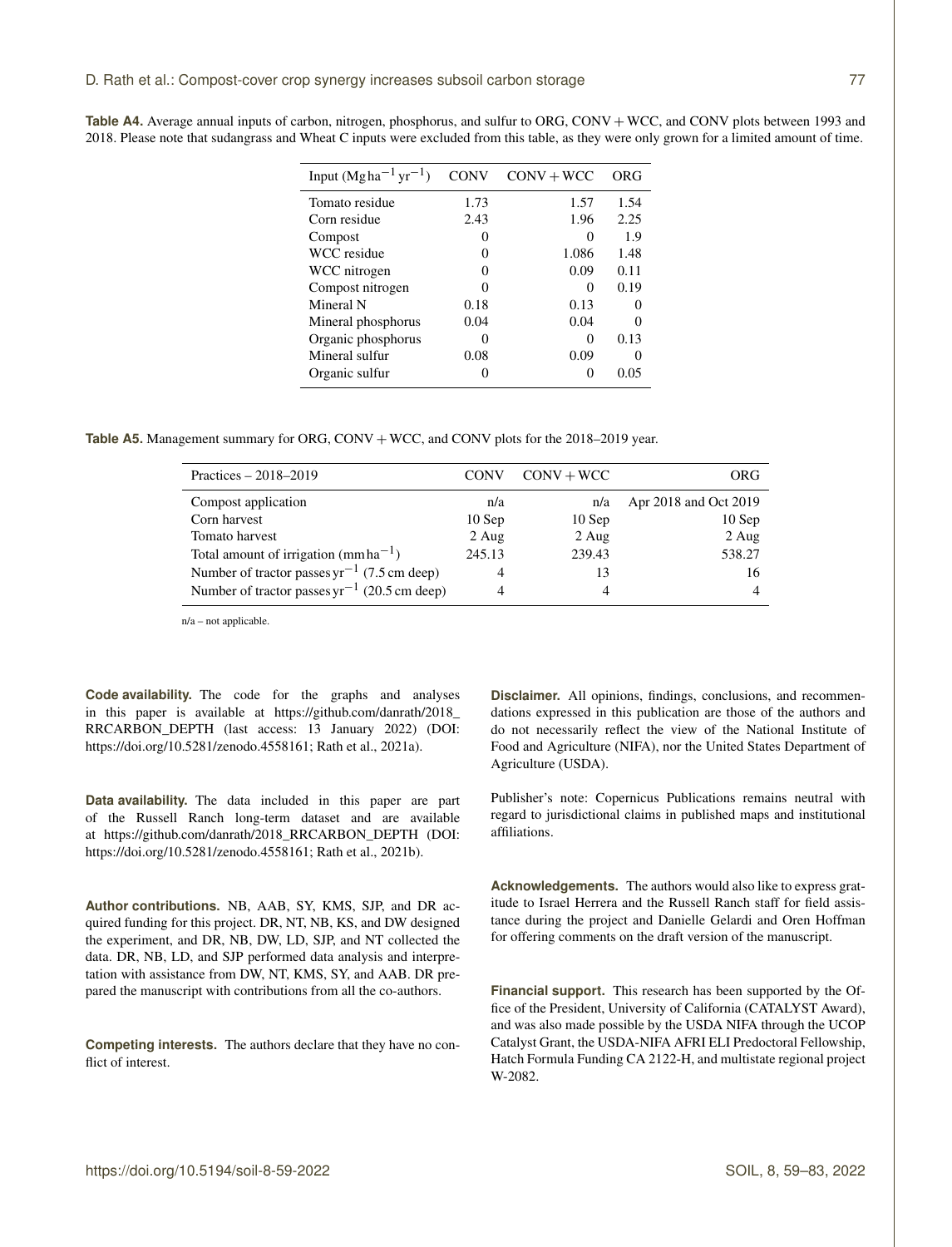**Review statement.** This paper was edited by Jocelyn Lavallee and reviewed by Jonathan Sanderman and two anonymous referees.

## **References**

- Angst, G., Messinger, J., Greiner, M., Häusler, W., Hertel, D., Kirfel, K., Kögel-Knabner, I., Leuschner, C., Rethemeyer, J., and Mueller, C. W.: Soil organic carbon stocks in topsoil and subsoil controlled by parent material, carbon input in the rhizosphere, and microbial-derived compounds, Soil Biol. Biochem., 122, 19– 30, https://doi.org[/10.1016/j.soilbio.2018.03.026,](https://doi.org/10.1016/j.soilbio.2018.03.026) 2018.
- Aquino, A. J. A., Tunega, D., Schaumann, G. E., Haberhauer, G., Gerzabek, M. H., and Lischka, H.: The functionality of cation bridges for binding polar groups in soil aggregates, Int. J. Quantum Chem., 111, 1531–1542, https://doi.org[/10.1002/qua.22693,](https://doi.org/10.1002/qua.22693) 2011.
- Baes, A. U. and Bloom, P. R.: Diffuse reflectance Fourier transform infrared (DRIFT) of humic and fulvic acids, Soil Sci. Soc. Am. J., 53, 695–700, https://doi.org[/10.2136/sssaj1989.03615995005300030008x,](https://doi.org/10.2136/sssaj1989.03615995005300030008x) 1989.
- Banfield, C. C., Dippold, M. A., Pausch, J., Hoang, D. T. T., and Kuzyakov, Y.: Biopore history determines the microbial community composition in subsoil hotspots, Biol. Fert. Soils, 53, 573– 588, https://doi.org[/10.1007/S00374-017-1201-5,](https://doi.org/10.1007/S00374-017-1201-5) 2017.
- Bernal, B., McKinley, D. C., Hungate, B. A., White, P. M., Mozdzer, T. J., and Megonigal, J. P.: Limits to soil carbon stability; Deep, ancient soil carbon decomposition stimulated by new labile organic inputs, Soil Biol. Biochem., 98, 85–94, https://doi.org[/10.1016/J.SOILBIO.2016.04.007,](https://doi.org/10.1016/J.SOILBIO.2016.04.007) 2016.
- Blake, G. R. and Hartge, K. H.: Bulk Density, in: Methods of Soil Analysis: Part 1 – Physical and Mineralogical Methods, edited by: Klute, A., SSSA Book Ser. 5.1. SSSA, ASA, Madison, WI, 363–375, Soil Science Society of America, American Society of Agronomy, https://doi.org[/10.2136/sssabookser5.1.2ed.c13,](https://doi.org/10.2136/sssabookser5.1.2ed.c13) 1986.
- Bleam, W. F.: Soil Science Applications of Nuclear Magnetic Resonance Spectroscopy, Adv. Agron., 46, 91–155, https://doi.org[/10.1016/S0065-2113\(08\)60579-9,](https://doi.org/10.1016/S0065-2113(08)60579-9) 1991.
- Bonkowski, M.: Protozoa and plant growth: the microbial loop in soil revisited, New Phytol., 162, 617–631, https://doi.org[/10.1111/j.1469-8137.2004.01066.x,](https://doi.org/10.1111/j.1469-8137.2004.01066.x) 2004.
- Bossio, D. A. and Scow, K. M.: Impacts of carbon and flooding on soil microbial communities: Phospholipid fatty acid profiles and substrate utilization patterns, Microb. Ecol., 35, 265–278, https://doi.org[/10.1007/s002489900082,](https://doi.org/10.1007/s002489900082) 1998.
- Brady, N. C. and Weil, R. R.: The Nature and Properties of Soils, 15th Edn., Pearson Education, Pearson Press, Columbus, Ohio, ISBN-13 978-0133254488, 2017.
- Brooks, E. S., Boll, J., and McDaniel, P. A.: A hillslope-scale experiment to measure lateral saturated hydraulic conductivity, Water Resour. Res., 40, 4208, https://doi.org[/10.1029/2003WR002858,](https://doi.org/10.1029/2003WR002858) 2004.
- Buchmann, C. and Schaumann, G. E.: The contribution of various organic matter fractions to soil–water interactions and structural stability of an agriculturally cultivated soil, J. Plant Nutr. Soil Sc., 181, 586–599, https://doi.org[/10.1002/jpln.201700437,](https://doi.org/10.1002/jpln.201700437) 2018.
- Buyer, J. S. and Sasser, M.: High throughput phospholipid fatty acid analysis of soils, Appl. Soil Ecol., 61, 127–130, https://doi.org[/10.1016/j.apsoil.2012.06.005,](https://doi.org/10.1016/j.apsoil.2012.06.005) 2012.
- Çerçioğlu, M., Anderson, S. H., Udawatta, R. P., and Alagele, S.: Effect of cover crop management on soil hydraulic properties, Geoderma, 343, 247–253, https://doi.org[/10.1016/j.geoderma.2019.02.027,](https://doi.org/10.1016/j.geoderma.2019.02.027) 2019.
- Chabbi, A., Kögel-Knabner, I., and Rumpel, C.: Stabilised carbon in subsoil horizons is located in spatially distinct parts of the soil profile, Soil Biol. Biochem., 41, 256–261, https://doi.org[/10.1016/j.soilbio.2008.10.033,](https://doi.org/10.1016/j.soilbio.2008.10.033) 2009.
- Chantigny, M. H.: Dissolved and water-extractable organic matter in soils: A review on the influence of land use and management practices, Geoderma, 113, 357–380, https://doi.org[/10.1016/S0016-7061\(02\)00370-1,](https://doi.org/10.1016/S0016-7061(02)00370-1) 2003.
- Chen, G. and Weil, R. R.: Penetration of cover crop roots through compacted soils, Plant Soil, 331, 31–43, https://doi.org[/10.1007/s11104-009-0223-7,](https://doi.org/10.1007/s11104-009-0223-7) 2010.
- Chen, S., Martin, M. P., Saby, N. P. A., Walter, C., Angers, D. A., and Arrouays, D.: Fine resolution map of top- and subsoil carbon sequestration potential in France, Sci. Total Environ., 630, 389– 400, https://doi.org[/10.1016/j.scitotenv.2018.02.209,](https://doi.org/10.1016/j.scitotenv.2018.02.209) 2018.
- Chenu, C., Angers, D. A., Barré, P., Derrien, D., Arrouays, D., and Balesdent, J.: Increasing organic stocks in agricultural soils: Knowledge gaps and potential innovations, Soil Till. Res., 188, 41–52, https://doi.org[/10.1016/j.still.2018.04.011,](https://doi.org/10.1016/j.still.2018.04.011) 2019.
- Cole, J. S. and Mathews, O. R.: Subsoil moisture under semiarid conditions, Technical Bulletins 167381, United States Department of Agriculture, Economic Research Service, https://doi.org[/10.22004/ag.econ.167381,](https://doi.org/10.22004/ag.econ.167381) 1939.
- Colla, G., Mitchell, J. P., Joyce, B. A., Huyck, L. M., Wallender, W. W., Temple, S. R., Hsiao, T. C., and Poudel, D. D.: Soil physical properties and tomato yield and quality in alternative cropping systems, Agron. J., 92, 924–932, https://doi.org[/10.2134/agronj2000.925924x,](https://doi.org/10.2134/agronj2000.925924x) 2000.
- Coonan, E. C., Kirkby, C. A., Kirkegaard, J. A., Amidy, M. R., Strong, C. L., and Richardson, A. E.: Microorganisms and nutrient stoichiometry as mediators of soil organic matter dynamics, Nutr. Cycl. Agroecosys., 117, 273–298, https://doi.org[/10.1007/s10705-020-10076-8,](https://doi.org/10.1007/s10705-020-10076-8) 2020.
- Cotrufo, M. F., Wallenstein, M. D., Boot, C. M., Denef, K., and Paul, E.: The Microbial Efficiency-Matrix Stabilization (MEMS) framework integrates plant litter decomposition with soil organic matter stabilization: Do labile plant inputs form stable soil organic matter?, Glob. Change Biol., 19, 988–995, https://doi.org[/10.1111/gcb.12113,](https://doi.org/10.1111/gcb.12113) 2013.
- Cui, Y., Zhang, Y., Duan, C., Wang, X., Zhang, X., Ju, W., Chen, H., Yue, S., Wang, Y., Li, S., and Fang, L.: Ecoenzymatic stoichiometry reveals microbial phosphorus limitation decreases the nitrogen cycling potential of soils in semiarid agricultural ecosystems, Soil Till. Res., 197, 104463, https://doi.org[/10.1016/j.still.2019.104463,](https://doi.org/10.1016/j.still.2019.104463) 2020.
- Dalal, R. C. and Henry, R. J.: Simultaneous Determination of Moisture, Organic Carbon, and Total Nitrogen by Near Infrared Reflectance Spectrophotometry, Soil Sci. Soc. Am. J., 50, 120–123, https://doi.org[/10.2136/sssaj1986.03615995005000010023x,](https://doi.org/10.2136/sssaj1986.03615995005000010023x) 1986.
- Dangal, S. R. S., Sanderman, J., Wills, S., and Ramirez-Lopez, L.: Accurate and Precise Prediction of Soil Properties from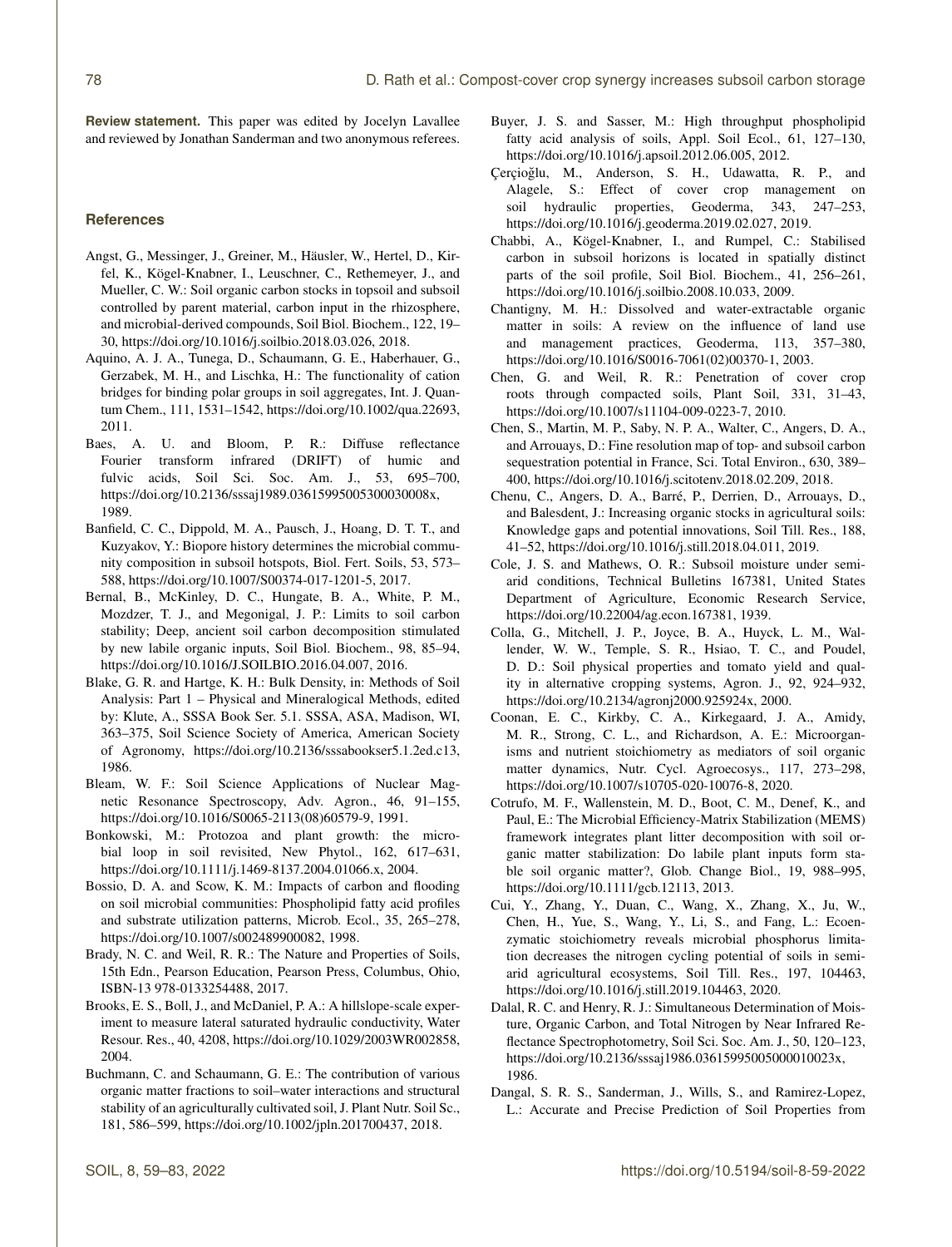a Large Mid-Infrared Spectral Library, Soil Systems, 3, 11, https://doi.org[/10.3390/SOILSYSTEMS3010011,](https://doi.org/10.3390/SOILSYSTEMS3010011) 2019.

- Deiss, L., Margenot, A. J., Culman, S. W., and Demyan, M. S.: Optimizing acquisition parameters in diffuse reflectance infrared Fourier transform spectroscopy of soils, Soil Sci. Soc. Am. J., 84, 930–948, https://doi.org[/10.1002/saj2.20028,](https://doi.org/10.1002/saj2.20028) 2020.
- Deiss, L., Sall, A., Demyan, M. S., and Culman, S. W.: Does crop rotation affect soil organic matter stratification in tillage systems, Soil Till. Res., 209, 104932, https://doi.org[/10.1016/j.still.2021.104932,](https://doi.org/10.1016/j.still.2021.104932) 2021.
- Demyan, M. S., Rasche, F., Schulz, E., Breulmann, M., Müller, T., and Cadisch, G.: Use of specific peaks obtained by diffuse reflectance Fourier transform mid-infrared spectroscopy to study the composition of organic matter in a Haplic Chernozem, Eur. J. Soil Sci., 63, 189–199, https://doi.org[/10.1111/j.1365-](https://doi.org/10.1111/j.1365-2389.2011.01420.x) [2389.2011.01420.x,](https://doi.org/10.1111/j.1365-2389.2011.01420.x) 2012.
- de Queiroz, M. G., da Silva, T. G. F., Zolnier, S., Jardim, A. M. da R. F., de Souza, C. A. A., Araújo Júnior, G. do N., de Morais, J. E. F., and de Souza, L. S. B.: Spatial and temporal dynamics of soil moisture for surfaces with a change in land use in the semi-arid region of Brazil, CATENA, 188, 104457, https://doi.org[/10.1016/J.CATENA.2020.104457,](https://doi.org/10.1016/J.CATENA.2020.104457) 2020.
- Dick, R. P.: A review: long-term effects of agricultural systems on soil biochemical and microbial parameters, Agr. Ecosyst. Environ., 40, 25–36, https://doi.org[/10.1016/0167-8809\(92\)90081-L,](https://doi.org/10.1016/0167-8809(92)90081-L) 1992.
- Ding, G., Liu, X., Herbert, S., Novak, J., Amarasiriwardena, D., and Xing, B.: Effect of cover crop management on soil organic matter, Geoderma, 130, 229–239, https://doi.org[/10.1016/J.GEODERMA.2005.01.019,](https://doi.org/10.1016/J.GEODERMA.2005.01.019) 2006.
- Doane, T. A. and Horwáth, W. R.: Spectrophotometric determination of nitrate with a single reagent, Anal. Lett., 36, 2713–2722, https://doi.org[/10.1081/AL-120024647,](https://doi.org/10.1081/AL-120024647) 2003.
- Drenovsky, R. E., Vo, D., Graham, K. J., and Scow, K. M.: Soil water content and organic carbon availability are major determinants of soil microbial community composition, Microb. Ecol., 48, 424–430, https://doi.org[/10.1007/s00248-003-1063-2,](https://doi.org/10.1007/s00248-003-1063-2) 2004.
- Dungait, J. A. J., Hopkins, D. W., Gregory, A. S., and Whitmore, A. P.: Soil organic matter turnover is governed by accessibility not recalcitrance, Glob. Change Biol., 18, 1781–1796, https://doi.org[/10.1111/j.1365-2486.2012.02665.x,](https://doi.org/10.1111/j.1365-2486.2012.02665.x) 2012.
- Edwards, P.: Sulfur cycling, retention, and mobility in soils: a review, available at: [http://www.fs.fed.us/ne/newtown\\_square/](http://www.fs.fed.us/ne/newtown_square/publications/technical_reports/pdfs/1998/gtrne250.pdf) [publications/technical\\_reports/pdfs/1998/gtrne250.pdf](http://www.fs.fed.us/ne/newtown_square/publications/technical_reports/pdfs/1998/gtrne250.pdf) (last access: 10 April 2020), 1998.
- Elliott, E. T.: Aggregate Structure and Carbon, Nitrogen, and Phosphorus in Native and Cultivated Soils, Soil Sci. Soc. Am. J., 50, 627–633, https://doi.org[/10.2136/sssaj1986.03615995005000030017x,](https://doi.org/10.2136/sssaj1986.03615995005000030017x) 1986.
- Fan, J., McConkey, B., Wang, H., and Janzen, H.: Root distribution by depth for temperate agricultural crops, Field Crop. Res., 189, 68–74, https://doi.org[/10.1016/j.fcr.2016.02.013,](https://doi.org/10.1016/j.fcr.2016.02.013) 2016.
- Fanin, N., Kardol, P., Farrell, M., Nilsson, M. C., Gundale, M. J., and Wardle, D. A.: The ratio of Gram-positive to Gramnegative bacterial PLFA markers as an indicator of carbon availability in organic soils, Soil Biol. Biochem., 128, 111–114, https://doi.org[/10.1016/j.soilbio.2018.10.010,](https://doi.org/10.1016/j.soilbio.2018.10.010) 2019.
- Fierer, N., Allen, A. S., Schimel, J. P., and Holden, P. A.: Controls on microbial CO2 production: A comparison of surface and subsurface soil horizons, Glob. Change Biol., 9, 1322–1332, https://doi.org[/10.1046/j.1365-2486.2003.00663.x,](https://doi.org/10.1046/j.1365-2486.2003.00663.x) 2003a.
- Fierer, N., Schimel, J. P., and Holden, P. A.: Variations in microbial community composition through two soil depth profiles, Soil Biol. Biochem., 35, 167–176, https://doi.org[/10.1016/S0038-](https://doi.org/10.1016/S0038-0717(02)00251-1) [0717\(02\)00251-1,](https://doi.org/10.1016/S0038-0717(02)00251-1) 2003b.
- Franzluebbers, A. J.: Water infiltration and soil structure related to organic matter and its stratification with depth, Soil Till. Res., 66, 197–205, https://doi.org[/10.1016/S0167-1987\(02\)00027-2,](https://doi.org/10.1016/S0167-1987(02)00027-2) 2002.
- Frostegård, Å., Tunlid, A., and Bååth, E.: Use and misuse of PLFA measurements in soils, Soil Biol. Biochem., 43, 1621–1625, https://doi.org[/10.1016/j.soilbio.2010.11.021,](https://doi.org/10.1016/j.soilbio.2010.11.021) 2011.
- Ghestem, M., Sidle, R. C., and Stokes, A.: The influence of plant root systems on subsurface flow: Implications for slope stability, Bioscience, 61, 869–879, https://doi.org[/10.1525/bio.2011.61.11.6,](https://doi.org/10.1525/bio.2011.61.11.6) 2011.
- Gulick, S. H., Grimes, D. W., Munk, D. S., and Goldhamer, D. A.: Cover-Crop-Enhanced Water Infiltration of a Slowly Permeable Fine Sandy Loam, Soil Sci. Soc. Am. J., 58, 1539–1546, https://doi.org[/10.2136/sssaj1994.03615995005800050038x,](https://doi.org/10.2136/sssaj1994.03615995005800050038x) 1994.
- Hangen, E., Buczko, U., Bens, O., Brunotte, J., and Hüttl, R. F.: Infiltration patterns into two soils under conventional and conservation tillage: Influence of the spatial distribution of plant root structures and soil animal activity, Soil Till. Res., 63, 181–186, https://doi.org[/10.1016/S0167-1987\(01\)00234-3,](https://doi.org/10.1016/S0167-1987(01)00234-3) 2002.
- Harrison, R. B., Footen, P. W., and Strahm, B. D.: Deep soil horizons: Contribution and importance to soil carbon pools and in assessing whole-ecosystem response to management and global change, Forest Sci., 57, 67–76, 2011.
- Haruna, S. I., Nkongolo, N. V., Anderson, S. H., Eivazi, F., and Zaibon, S.: In situ infiltration as influenced by cover crop and tillage management, J. Soil Water Conserv., 73, 164–172, https://doi.org[/10.2489/jswc.73.2.164,](https://doi.org/10.2489/jswc.73.2.164) 2018.
- Hesse, M., Meier, H., and Zeeh, B.: Spektroskopische Methoden in der Organischen Chemie, Georg Thieme Verlag, Stuttgart, https://doi.org[/10.1002/pauz.19960250417,](https://doi.org/10.1002/pauz.19960250417) 2005 (in German).
- Hicks Pries, C. E., Sulman, B. N., West, C., O'Neill, C., Poppleton, E., Porras, R. C., Castanha, C., Zhu, B., Wiedemeier, D. B., and Torn, M. S.: Root litter decomposition slows with soil depth, Soil Biol. Biochem., 125, 103–114, https://doi.org[/10.1016/j.soilbio.2018.07.002,](https://doi.org/10.1016/j.soilbio.2018.07.002) 2018.
- Jenny, H.: Factors of Soil Formation: A System of Quantitative Pedology, Dover Publications, New York, ISBN 978-05-9853- 785-0, 1941.
- Jilling, A., Kane, D., Williams, A., Yannarell, A. C., Davis, A., Jordan, N. R., Koide, R. T., Mortensen, D. A., Smith, R. G., Snapp, S. S., Spokas, K. A., and Stuart Grandy, A.: Rapid and distinct responses of particulate and mineral-associated organic nitrogen to conservation tillage and cover crops, Geoderma, 359, 114001, https://doi.org[/10.1016/j.geoderma.2019.114001,](https://doi.org/10.1016/j.geoderma.2019.114001) 2020.
- Johnston, A. E. and Poulton, P. R.: The importance of long-term experiments in agriculture: their management to ensure continued crop production and soil fertility; the Rothamsted experience, Eur. J. Soil Sci., 69, 113–125, https://doi.org[/10.1111/ejss.12521,](https://doi.org/10.1111/ejss.12521) 2018.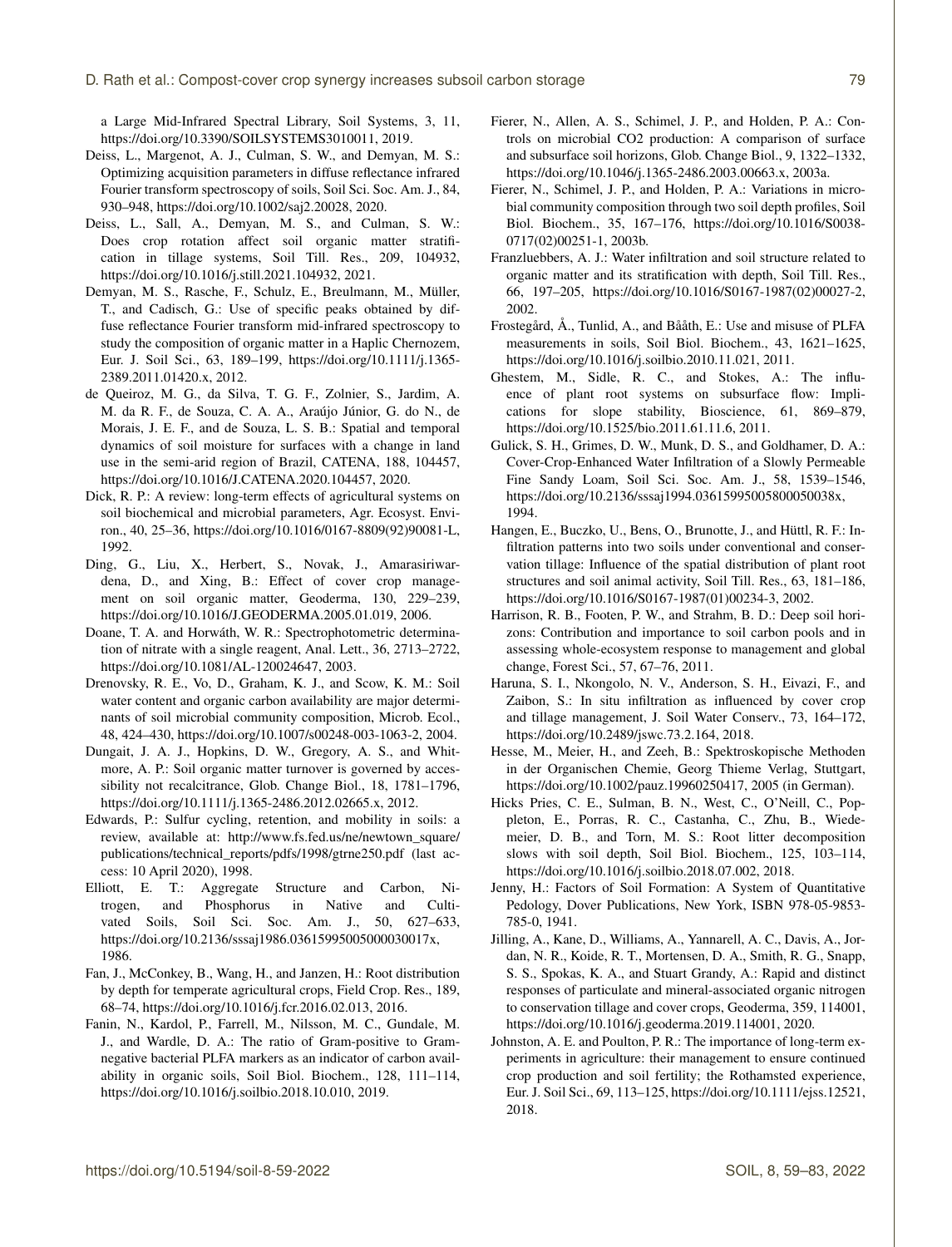- Jones, D. L. and Willett, V. B.: Experimental evaluation of methods to quantify dissolved organic nitrogen (DON) and dissolved organic carbon (DOC) in soil, Soil Biol. Biochem., 38, 991–999, https://doi.org[/10.1016/J.SOILBIO.2005.08.012,](https://doi.org/10.1016/J.SOILBIO.2005.08.012) 2006.
- Joyce, B. A., Wallender, W. W., Mitchell, J. P., Huyck, L. M., Temple, S. R., Brostrom, P. N., and Hsiao, T. C.: Infiltration and Soil Water Storage Under Winter Cover Cropping in California's Sacramento Valley, T. ASAE, 45, 315–326, https://doi.org[/10.13031/2013.8526,](https://doi.org/10.13031/2013.8526) 2002.
- Kaiser, K. and Kalbitz, K.: Cycling downwards dissolved organic matter in soils, Soil Biol. Biochem., 52, 29–32, https://doi.org[/10.1016/J.SOILBIO.2012.04.002,](https://doi.org/10.1016/J.SOILBIO.2012.04.002) 2012.
- Kautz, T., Amelung, W., Ewert, F., Gaiser, T., Horn, R., Jahn, R., Javaux, M., Kemna, A., Kuzyakov, Y., Munch, J. C., Pätzold, S., Peth, S., Scherer, H. W., Schloter, M., Schneider, H., Vanderborght, J., Vetterlein, D., Walter, A., Wiesenberg, G. L. B., and Köpke, U.: Nutrient acquisition from arable subsoils in temperate climates: A review, Soil Biol. Biochem., 57, 1003–1022, https://doi.org[/10.1016/j.soilbio.2012.09.014,](https://doi.org/10.1016/j.soilbio.2012.09.014) 2013.
- Keel, S. G., Anken, T., Büchi, L., Chervet, A., Fliessbach, A., Flisch, R., Huguenin-Elie, O., Mäder, P., Mayer, J., Sinaj, S., Sturny, W., Wüst-Galley, C., Zihlmann, U., and Leifeld, J.: Loss of soil organic carbon in Swiss longterm agricultural experiments over a wide range of management practices, Agr. Ecosyst. Environ., 286, 106654, https://doi.org[/10.1016/j.agee.2019.106654,](https://doi.org/10.1016/j.agee.2019.106654) 2019.
- Keiluweit, M., Bougoure, J. J., Nico, P. S., Pett-Ridge, J., Weber, P. K., and Kleber, M.: Mineral protection of soil carbon counteracted by root exudates, Nat. Clim. Change, 5, 588–595, https://doi.org[/10.1038/nclimate2580,](https://doi.org/10.1038/nclimate2580) 2015.
- Kirkby, C. A., Kirkegaard, J. A., Richardson, A. E., Wade, L. J., Blanchard, C., and Batten, G.: Stable soil organic matter: A comparison of  $C : N : P : S$  ratios in Australian and other world soils, Geoderma, 163, 197–208, https://doi.org[/10.1016/j.geoderma.2011.04.010,](https://doi.org/10.1016/j.geoderma.2011.04.010) 2011.
- Kirkby, C. A., Richardson, A. E., Wade, L. J., Batten, G. D., Blanchard, C., and Kirkegaard, J. A.: Carbon-nutrient stoichiometry to increase soil carbon sequestration, Soil Biol. Biochem., 60, 77–86, https://doi.org[/10.1016/j.soilbio.2013.01.011,](https://doi.org/10.1016/j.soilbio.2013.01.011) 2013.
- Kong, A. Y. Y., Fonte, S. J., van Kessel, C., and Six, J.: Transitioning from standard to minimum tillage: Trade-offs between soil organic matter stabilization, nitrous oxide emissions, and N availability in irrigated cropping systems, Soil Till. Res., 104, 256–262, https://doi.org[/10.1016/J.STILL.2009.03.004,](https://doi.org/10.1016/J.STILL.2009.03.004) 2009.
- Kuzyakov, Y.: Priming effects: Interactions between living and dead organic matter, Soil Biol. Biochem., 42, 1363–1371, https://doi.org[/10.1016/j.soilbio.2010.04.003,](https://doi.org/10.1016/j.soilbio.2010.04.003) 2010.
- Laos, F., Satti, P., Walter, I., Mazzarino, M. J., and Moyano, S.: Nutrient availability of composted and noncomposted residues in a Patagonian Xeric Mollisol, Biol. Fert. Soils, 31, 462–469, https://doi.org[/10.1007/s003740000192,](https://doi.org/10.1007/s003740000192) 2000.
- Lavallee, J. M., Soong, J. L., and Cotrufo, M. F.: Conceptualizing soil organic matter into particulate and mineral-associated forms to address global change in the 21st century, Glob. Change Biol., 26, 261–273, https://doi.org[/10.1111/gcb.14859,](https://doi.org/10.1111/gcb.14859) 2020.
- Leifeld, J., Siebert, S., and Kögel-Knabner, I.: Changes in the chemical composition of soil organic matter after application of compost, Eur. J. Soil Sci., 53, 299–309, https://doi.org[/10.1046/j.1351-0754.2002.00453.x,](https://doi.org/10.1046/j.1351-0754.2002.00453.x) 2002.
- Leinemann, T., Preusser, S., Mikutta, R., Kalbitz, K., Cerli, C., Höschen, C., Mueller, C. W., Kandeler, E., and Guggenberger, G.: Multiple exchange processes on mineral surfaces control the transport of dissolved organic matter through soil profiles, Soil Biol. Biochem., 118, 79–90, https://doi.org[/10.1016/j.soilbio.2017.12.006,](https://doi.org/10.1016/j.soilbio.2017.12.006) 2018.
- Li, S., Zheng, X., Liu, C., Yao, Z., Zhang, W., and Han, S.: Influences of observation method, season, soil depth, land use and management practice on soil dissolvable organic carbon concentrations: A meta-analysis, Sci. Total Environ., 631–632, 105– 114, https://doi.org[/10.1016/j.scitotenv.2018.02.238,](https://doi.org/10.1016/j.scitotenv.2018.02.238) 2018.
- Liebmann, P., Wordell-Dietrich, P., Kalbitz, K., Mikutta, R., Kalks, F., Don, A., Woche, S. K., Dsilva, L. R., and Guggenberger, G.: Relevance of aboveground litter for soil organic matter formation – a soil profile perspective, Biogeosciences, 17, 3099–3113, https://doi.org[/10.5194/bg-17-3099-2020,](https://doi.org/10.5194/bg-17-3099-2020) 2020.
- Lorenz, K. and Lal, R.: The Depth Distribution of Soil Organic Carbon in Relation to Land Use and Management and the Potential of Carbon Sequestration in Subsoil Horizons, Adv. Agron., 88, 35–66, https://doi.org[/10.1016/S0065-2113\(05\)88002-2,](https://doi.org/10.1016/S0065-2113(05)88002-2) 2005.
- Mailapalli, D. R., Horwath, W. R., Wallender, W. W., and Burger, M.: Infiltration, Runoff, and Export of Dissolved Organic Carbon from Furrow-Irrigated Forage Fields under Cover Crop and No-Till Management in the Arid Climate of California, J. Irrig. Drain. E., 138, 35–42, https://doi.org[/10.1061/\(asce\)ir.1943-](https://doi.org/10.1061/(asce)ir.1943-4774.0000385) [4774.0000385,](https://doi.org/10.1061/(asce)ir.1943-4774.0000385) 2012.
- Maltais-Landry, G., Scow, K., and Brennan, E.: Soil phosphorus mobilization in the rhizosphere of cover crops has little effect on phosphorus cycling in California agricultural soils, Soil Biol. Biochem., 78, 255–262, https://doi.org[/10.1016/J.SOILBIO.2014.08.013,](https://doi.org/10.1016/J.SOILBIO.2014.08.013) 2014.
- Margenot, A. J., Calderón, F. J., Bowles, T. M., Parikh, S. J., and Jackson, L. E.: Soil organic matter functional group composition in relation to organic carbon, nitrogen, and phosphorus fractions in organically managed tomato fields, Soil Sci. Soc. Am. J., 79, 772–782, https://doi.org[/10.2136/sssaj2015.02.0070,](https://doi.org/10.2136/sssaj2015.02.0070) 2015.
- Margenot, A. J., Calderon, F. J., and Parikh, S. J.: Limitations and potential of spectral subtractions in Fourier-transform infrared spectroscopy of soil samples, Soil Sci. Soc. Am. J., 80, 10–26, https://doi.org[/10.2136/sssaj2015.06.0228,](https://doi.org/10.2136/sssaj2015.06.0228) 2016.
- Margenot, A. J., Parikh, S. J., and Calderón, F. J.: Improving infrared spectroscopy characterization of soil organic matter with spectral subtractions, JOVE-J. Vis. Exp., 2019, e57464, https://doi.org[/10.3791/57464,](https://doi.org/10.3791/57464) 2019.
- Matlou, M. C. and Haynes, R. J.: Soluble organic matter and microbial biomass C and N in soils under pasture and arable management and the leaching of organic C, N and nitrate in a lysimeter study, Appl. Soil Ecol., 34, 160–167, https://doi.org[/10.1016/j.apsoil.2006.02.005,](https://doi.org/10.1016/j.apsoil.2006.02.005) 2006.
- Maxin, C. R. and Kogel-Knabner, I.: Partitioning of polycyclic aromatic hydrocarbons (PAH) to water-soluble soil organic matter, Eur. J. Soil Sci., 46, 193–204, https://doi.org[/10.1111/j.1365-](https://doi.org/10.1111/j.1365-2389.1995.tb01827.x) [2389.1995.tb01827.x,](https://doi.org/10.1111/j.1365-2389.1995.tb01827.x) 1995.
- Medellín-Azuara, J., Howitt, R. E., MacEwan, D. J., and Lund, J. R.: Economic impacts of climate-related changes to California agriculture, Clim. Change, 109, 387–405, https://doi.org[/10.1007/s10584-011-0314-3,](https://doi.org/10.1007/s10584-011-0314-3) 2011.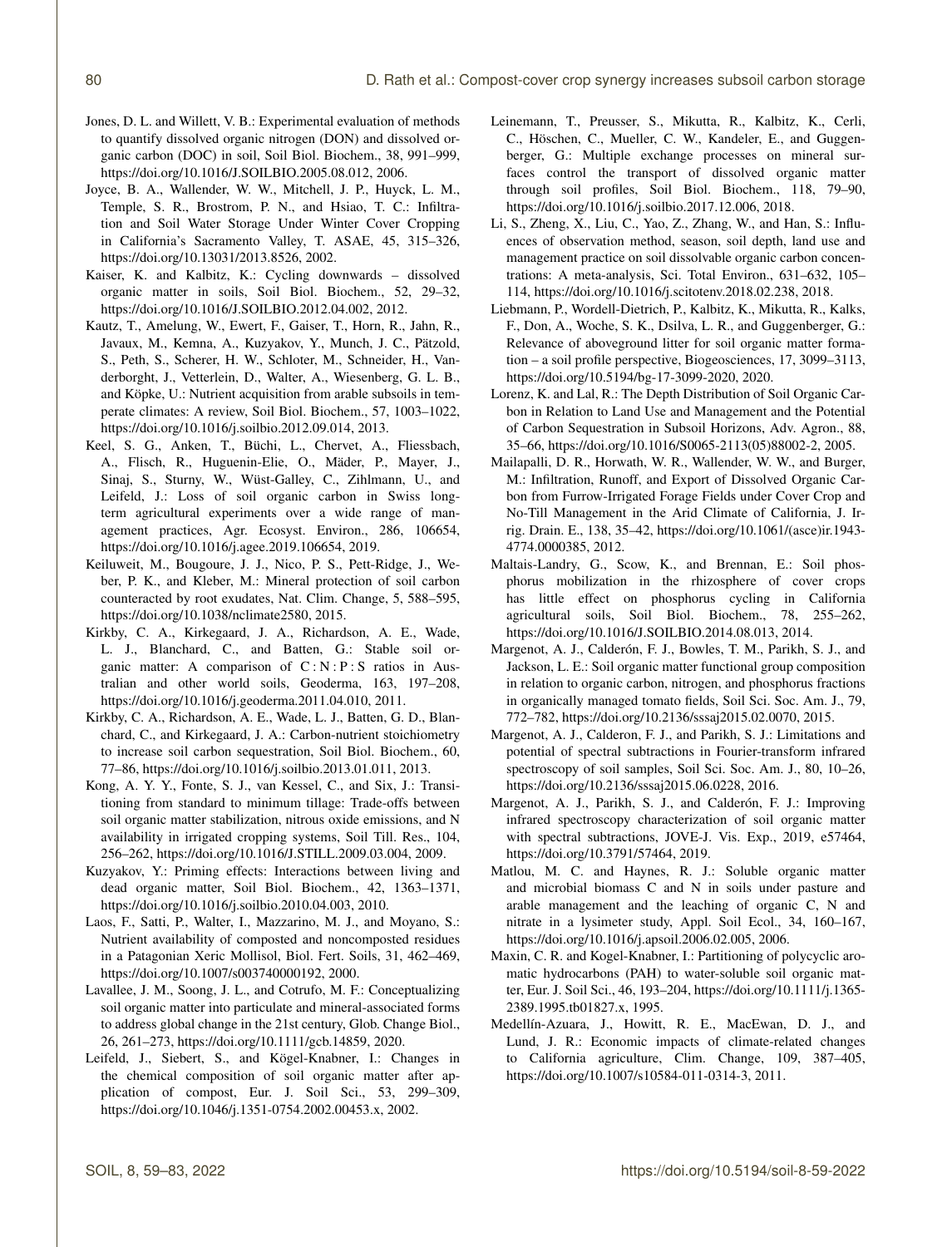- Mehlich, A.: Mehlich 3 soil test extractant: A modification of Mehlich 2 extractant, Commun. Soil Sci. Plan., 15, 1409–1416, https://doi.org[/10.1080/00103628409367568,](https://doi.org/10.1080/00103628409367568) 1984.
- Min, K., Berhe, A. A., Khoi, C. M., van Asperen, H., Gillabel, J., and Six, J.: Differential effects of wetting and drying on soil CO2 concentration and flux in near-surface vs. deep soil layers, Biogeochemistry, 148, 255–269, https://doi.org[/10.1007/s10533-](https://doi.org/10.1007/s10533-020-00658-7) [020-00658-7,](https://doi.org/10.1007/s10533-020-00658-7) 2020.
- Mise, K., Maruyama, R., Miyabara, Y., Kunito, T., Senoo, K., and Otsuka, S.: Time-series analysis of phosphorus-depleted microbial communities in carbon/nitrogen-amended soils, Appl. Soil Ecol., 145, 103346, https://doi.org[/10.1016/j.apsoil.2019.08.008,](https://doi.org/10.1016/j.apsoil.2019.08.008) 2020.
- Mobley, M. L., Lajtha, K., Kramer, M. G., Bacon, A. R., Heine, P. R., and Richter, D. D.: Surficial gains and subsoil losses of soil carbon and nitrogen during secondary forest development, Glob. Change Biol., 21, 986–996, https://doi.org[/10.1111/GCB.12715,](https://doi.org/10.1111/GCB.12715) 2015.
- Moore-Kucera, J. and Dick, R. P.: PLFA profiling of microbial community structure and seasonal shifts in soils of a Douglas-fir chronosequence, Microb. Ecol., 55, 500–511, https://doi.org[/10.1007/s00248-007-9295-1,](https://doi.org/10.1007/s00248-007-9295-1) 2008.
- Ng, E. L., Patti, A. F., Rose, M. T., Schefe, C. R., Wilkinson, K., and Cavagnaro, T. R.: Functional stoichiometry of soil microbial communities after amendment with stabilised organic matter, Soil Biol. Biochem., 76, 170–178, https://doi.org[/10.1016/j.soilbio.2014.05.016,](https://doi.org/10.1016/j.soilbio.2014.05.016) 2014.
- Ogilvie, C. M., Ashiq, W., Vasava, H. B., and Biswas, A.: Quantifying Root-Soil Interactions in Cover Crop Systems: A Review, Agriculture, 11, 218, https://doi.org[/10.3390/agriculture11030218,](https://doi.org/10.3390/agriculture11030218) 2021.
- Orlov, D. S.: Humus acids of soil, Balkema, Rotterdam, https://doi.org[/10.1002/jpln.19871500116,](https://doi.org/10.1002/jpln.19871500116) 1986.
- Orwin, K. H., Dickie, I. A., Holdaway, R., and Wood, J. R.: A comparison of the ability of PLFA and 16S rRNA gene metabarcoding to resolve soil community change and predict ecosystem functions, Soil Biol. Biochem., 117, 27–35, https://doi.org[/10.1016/j.soilbio.2017.10.036,](https://doi.org/10.1016/j.soilbio.2017.10.036) 2018.
- Øygarden, L., Kværner, J., and Jenssen, P. D.: Soil erosion via preferential flow to drainage systems in clay soils, Geoderma, 76, 65–86, https://doi.org[/10.1016/S0016-7061\(96\)00099-7,](https://doi.org/10.1016/S0016-7061(96)00099-7) 1997.
- Ozelim, L. C. de S. M. and Cavalcante, A. L. B.: Representative Elementary Volume Determination for Permeability and Porosity Using Numerical Three-Dimensional Experiments in Microtomography Data, Int. J. Geomech., 18, 04017154, https://doi.org[/10.1061/\(asce\)gm.1943-5622.0001060,](https://doi.org/10.1061/(asce)gm.1943-5622.0001060) 2018.
- Pagliai, M., Vignozzi, N., and Pellegrini, S.: Soil structure and the effect of management practices, Soil Till. Res., 79, 131–143, https://doi.org[/10.1016/J.STILL.2004.07.002,](https://doi.org/10.1016/J.STILL.2004.07.002) 2004.
- Parikh, S. J., Margenot, A. J., Mukome, F. N. D., Calderon, F., and Goyne, K. W.: Soil Chemical Insights Provided through Vibrational Spectroscopy, Adv. Agron., 126, 1–148, 2014.
- Pathak, T., Maskey, M., Dahlberg, J., Kearns, F., Bali, K., and Zaccaria, D.: Climate Change Trends and Impacts on California Agriculture: A Detailed Review, Agronomy, 8, 25, https://doi.org[/10.3390/agronomy8030025,](https://doi.org/10.3390/agronomy8030025) 2018.
- Paul, E. A., Follett, R. F., Leavitt, S. W., Halvorson, A., Peterson, G. A., and Lyon, D. J.: Radiocarbon Dating for Determination of Soil Organic Matter Pool Sizes

and Dynamics, Soil Sci. Soc. Am. J., 61, 1058–1067, https://doi.org[/10.2136/sssaj1997.03615995006100040011x,](https://doi.org/10.2136/sssaj1997.03615995006100040011x) 1997.

- Paul, E. A., Collins, H. P., and Leavitt, S. W.: Dynamics of resistant soil carbon of midwestern agricultural soils measured by naturally occurring <sup>14</sup>C abundance, Geoderma, 104, 239–256, https://doi.org[/10.1016/S0016-7061\(01\)00083-0,](https://doi.org/10.1016/S0016-7061(01)00083-0) 2001.
- Petersen, S. O. and Klug, M. J.: Effects of sieving, storage, and incubation temperature on the phospholipid fatty acid profile of a soil microbial community, Appl. Environ. Microb., 60, 2421– 2430, https://doi.org[/10.1128/AEM.60.7.2421-2430.1994,](https://doi.org/10.1128/AEM.60.7.2421-2430.1994) 1994.
- Pignatello, J. J.: The Measurement and Interpretation of Sorption and Desorption Rates for Organic Compounds in Soil Media, Adv. Agron., 69, 1–73, https://doi.org[/10.1016/S0065-](https://doi.org/10.1016/S0065-2113(08)60946-3) [2113\(08\)60946-3,](https://doi.org/10.1016/S0065-2113(08)60946-3) 1999.
- Preusch, P. L., Adler, P. R., Sikora, L. J., and Tworkoski, T. J.: Nitrogen and Phosphorus Availability in Composted and Uncomposted Poultry Litter, J. Environ. Qual., 31, 2051–2057, https://doi.org[/10.2134/jeq2002.2051,](https://doi.org/10.2134/jeq2002.2051) 2002.
- Rath, D., Bogie, N., Deiss, L., Parikh, S., Wang, D., Tautges, N., Berhe, A. A., and Scow, K.: danrath/2018\_RRCARBON\_DEPTH: Data and Code for Submission to Soil EGU Journal 2\_23\_21 (1.0), Zenodo [code], https://doi.org/10.5281/zenodo.4558161, 2021a.
- Rath, D., Bogie, N., Deiss, L., Parikh, S., Wang, D., Tautges, N., Berhe, A. A., and Scow, K.: danrath/2018\_RRCARBON\_DEPTH: Data and Code for Submission to Soil EGU Journal 2\_23\_21 (1.0), Zenodo [data set], https://doi.org/10.5281/zenodo.4558161, 2021b.
- Rahmati, M., Weihermüller, L., Vanderborght, J., Pachepsky, Y. A., Mao, L., Sadeghi, S. H., Moosavi, N., Kheirfam, H., Montzka, C., Van Looy, K., Toth, B., Hazbavi, Z., Al Yamani, W., Albalasmeh, A. A., Alghzawi, M. Z., Angulo-Jaramillo, R., Antonino, A. C. D., Arampatzis, G., Armindo, R. A., Asadi, H., Bamutaze, Y., Batlle-Aguilar, J., Béchet, B., Becker, F., Blöschl, G., Bohne, K., Braud, I., Castellano, C., Cerdà, A., Chalhoub, M., Cichota, R., Císlerová, M., Clothier, B., Coquet, Y., Cornelis, W., Corradini, C., Coutinho, A. P., de Oliveira, M. B., de Macedo, J. R., Durães, M. F., Emami, H., Eskandari, I., Farajnia, A., Flammini, A., Fodor, N., Gharaibeh, M., Ghavimipanah, M. H., Ghezzehei, T. A., Giertz, S., Hatzigiannakis, E. G., Horn, R., Jiménez, J. J., Jacques, D., Keesstra, S. D., Kelishadi, H., Kiani-Harchegani, M., Kouselou, M., Kumar Jha, M., Lassabatere, L., Li, X., Liebig, M. A., Lichner, L., López, M. V., Machiwal, D., Mallants, D., Mallmann, M. S., de Oliveira Marques, J. D., Marshall, M. R., Mertens, J., Meunier, F., Mohammadi, M. H., Mohanty, B. P., Pulido-Moncada, M., Montenegro, S., Morbidelli, R., Moret-Fernández, D., Moosavi, A. A., Mosaddeghi, M. R., Mousavi, S. B., Mozaffari, H., Nabiollahi, K., Neyshabouri, M. R., Ottoni, M. V., Ottoni Filho, T. B., Pahlavan-Rad, M. R., Panagopoulos, A., Peth, S., Peyneau, P.-E., Picciafuoco, T., Poesen, J., Pulido, M., Reinert, D. J., Reinsch, S., Rezaei, M., Roberts, F. P., Robinson, D., Rodrigo-Comino, J., Rotunno Filho, O. C., Saito, T., Suganuma, H., Saltalippi, C., Sándor, R., Schütt, B., Seeger, M., Sepehrnia, N., Sharifi Moghaddam, E., Shukla, M., Shutaro, S., Sorando, R., Stanley, A. A., Strauss, P., Su, Z., Taghizadeh-Mehrjardi, R., Taguas, E., Teixeira, W. G., Vaezi, A. R., Vafakhah, M., Vogel, T., Vogeler, I., Votrubova, J., Werner, S., Winarski, T., Yilmaz, D., Young, M. H., Zacharias, S., Zeng, Y.,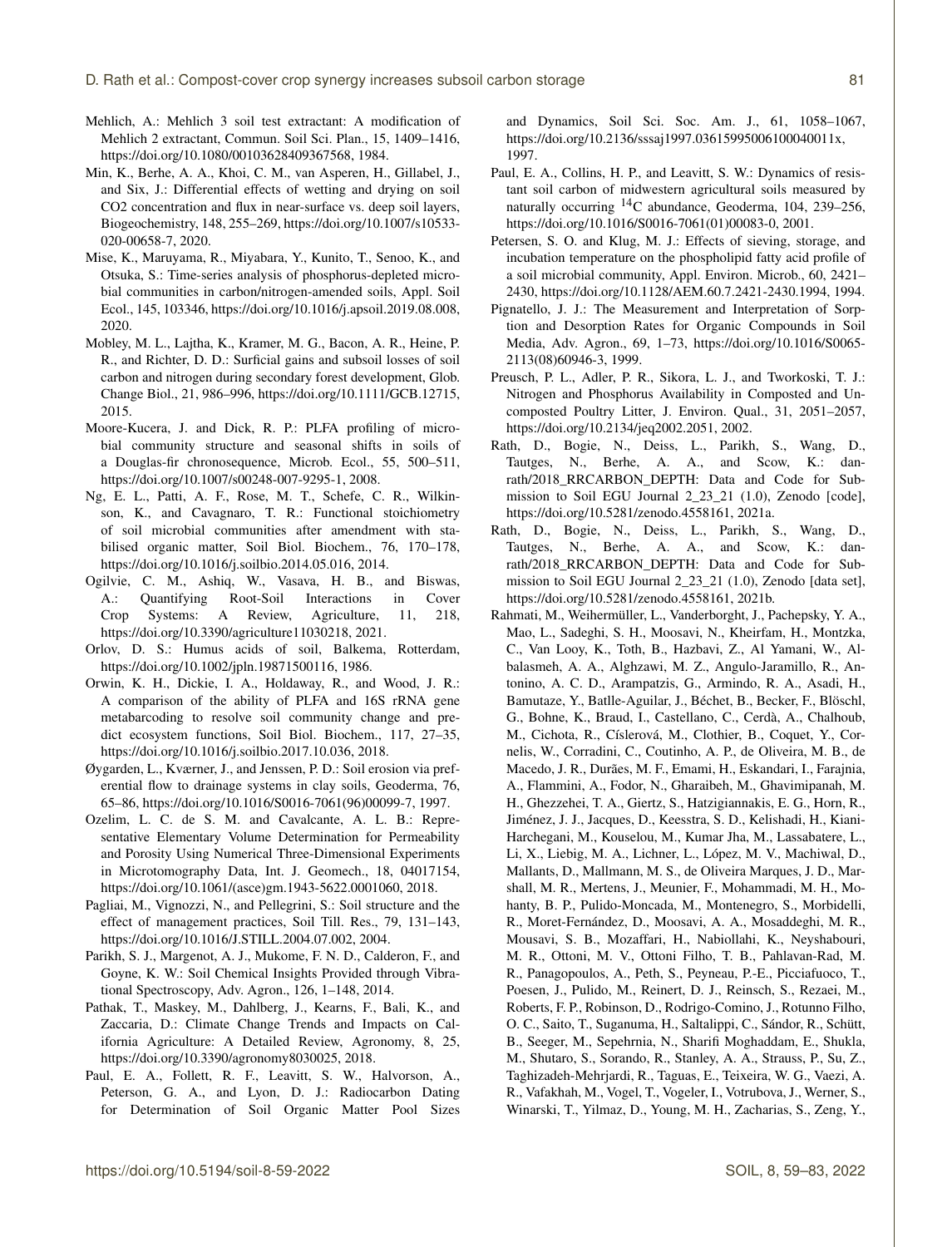Zhao, Y., Zhao, H., and Vereecken, H.: Development and analysis of the Soil Water Infiltration Global database, Earth Syst. Sci. Data, 10, 1237–1263, https://doi.org[/10.5194/essd-10-1237-](https://doi.org/10.5194/essd-10-1237-2018) [2018,](https://doi.org/10.5194/essd-10-1237-2018) 2018.

- Rapalee, G., Trumbore, S. E., Davidson, E. A., Harden, J. W., and Veldhuis, H.: Soil Carbon stocks and their rates of accumulation and loss in a boreal forest landscape, Global Biogeochem. Cy., 12, 687–701, https://doi.org[/10.1029/98GB02336,](https://doi.org/10.1029/98GB02336) 1998.
- R Core Team: R: A language and environment for statistical computing. R Foundation for Statistical Computing, Vienna, Austria, <https://www.R-project.org/> (last access: 13 January 2022), 2017.
- Rhine, E. D., Mulvaney, R. L., Pratt, E. J., and Sims, G. K.: Improving the Berthelot reaction for determining ammonium in soil extracts and water, Soil Sci. Soc. Am. J., 62, 473–480, 1998.
- Richardson, A. E., Kirkby, C. A., Banerjee, S., and Kirkegaard, J. A.: The inorganic nutrient cost of building soil carbon, Carbon Manag., 5, 265–268, https://doi.org[/10.1080/17583004.2014.923226,](https://doi.org/10.1080/17583004.2014.923226) 2014.
- Roth, V. N., Lange, M., Simon, C., Hertkorn, N., Bucher, S., Goodall, T., Griffiths, R. I., Mellado-Vázquez, P. G., Mommer, L., Oram, N. J., Weigelt, A., Dittmar, T., and Gleixner, G.: Persistence of dissolved organic matter explained by molecular changes during its passage through soil, Nat. Geosci., 12, 755– 761, https://doi.org[/10.1038/s41561-019-0417-4,](https://doi.org/10.1038/s41561-019-0417-4) 2019.
- Rumpel, C. and Kögel-Knabner, I.: Deep soil organic matter a key but poorly understood component of terrestrial C cycle, Plant Soil, 338, 143–158, 2011.
- Rumpel, C., Chabbi, A., and Marschner, B.: Carbon storage and sequestration in subsoil horizons: Knowledge, gaps and potentials, in: Recarbonization of the Biosphere: Ecosystems and the Global Carbon Cycle, 445–464, Springer Netherlands, https://doi.org[/10.1007/978-94-007-4159-1\\_20,](https://doi.org/10.1007/978-94-007-4159-1_20) 2012.
- Salomé, C., Nunan, N., Pouteau, V., Lerch, T. Z., and Chenu, C.: Carbon dynamics in topsoil and in subsoil may be controlled by different regulatory mechanisms, Glob. Change Biol., 16, 416– 426, https://doi.org[/10.1111/j.1365-2486.2009.01884.x,](https://doi.org/10.1111/j.1365-2486.2009.01884.x) 2010.
- Samson, M. E., Chantigny, M. H., Vanasse, A., Menasseri-Aubry, S., Royer, I., and Angers, D. A.: Management practices differently affect particulate and mineral-associated organic matter and their precursors in arable soils, Soil Biol. Biochem., 148, 107867, https://doi.org[/10.1016/j.soilbio.2020.107867,](https://doi.org/10.1016/j.soilbio.2020.107867) 2020.
- Sanaullah, M., Chabbi, A., Leifeld, J., Bardoux, G., Billou, D., and Rumpel, C.: Decomposition and stabilization of root litter in topand subsoil horizons: What is the difference?, Plant Soil, 338, 127–141, https://doi.org[/10.1007/s11104-010-0554-4,](https://doi.org/10.1007/s11104-010-0554-4) 2011.
- Sanderman, J. and Amundson, R.: A comparative study of dissolved organic carbon transport and stabilization in California forest and grassland soils, Biogeochemistry, 89, 309–327, https://doi.org[/10.1007/s10533-008-9221-8,](https://doi.org/10.1007/s10533-008-9221-8) 2008.
- Schmidt, J. E., Peterson, C., Wang, D., Scow, K. M., and Gaudin, A. C. M.: Agroecosystem tradeoffs associated with conversion to subsurface drip irrigation in organic systems, Agr. Water Manage., 202, 1–8, https://doi.org[/10.1016/j.agwat.2018.02.005,](https://doi.org/10.1016/j.agwat.2018.02.005) 2018.
- Scott, H. D., Waddle, B. A., Williams, W., Frans, R. E., and Keisling, T. C.: Winter cover crops influence on cotton yield and selected soil properties1, Commun. Soil Sci. Plan., 25, 3087–3100, https://doi.org[/10.1080/00103629409369250,](https://doi.org/10.1080/00103629409369250) 1994.
- Scow, K., Bryant, D. M., Burger, M., and Torbert, E.: Russell Ranch Sustainable Agriculture Facility, available at: [https:](https://www.researchgate.net/publication/255668835) [//www.researchgate.net/publication/255668835](https://www.researchgate.net/publication/255668835) (last access: 17 November 2021), 2012.
- Sharpley, A. and Moyer, B.: Phosphorus Forms in Manure and Compost and Their Release during Simulated Rainfall, J. Environ. Qual., 29, 1462–1469, https://doi.org[/10.2134/jeq2000.00472425002900050012x,](https://doi.org/10.2134/jeq2000.00472425002900050012x) 2000.
- Silhavy, T. J., Kahne, D., and Walker, S.: The bacterial cell envelope, CSH Perspect. Biol., 2, a000414, https://doi.org[/10.1101/cshperspect.a000414,](https://doi.org/10.1101/cshperspect.a000414) 2010.
- Singh, G., Kaur, G., Williard, K. W. J., and Schoonover, J. E.: Cover crops and tillage effects on carbon–nitrogen pools: A lysimeter study, Vadose Zone J., 20, e20110, https://doi.org[/10.1002/VZJ2.20110,](https://doi.org/10.1002/VZJ2.20110) 2021.
- Slessarev, E. W., Lin, Y., Jiménez, B. Y., Homyak, P. M., Chadwick, O. A., D'Antonio, C. M., and Schimel, J. P.: Cellular and extracellular C contributions to respiration after wetting dry soil, Biogeochemistry, 147, 307–324, https://doi.org[/10.1007/s10533-](https://doi.org/10.1007/s10533-020-00645-y) [020-00645-y,](https://doi.org/10.1007/s10533-020-00645-y) 2020.
- Smernik, R. J. and Oades, J. M.: Paramagnetic Effects on Solid State Carbon-13 Nuclear Magnetic Resonance Spectra of Soil Organic Matter, J. Environ. Qual., 31, 414–420, https://doi.org[/10.2134/JEQ2002.4140,](https://doi.org/10.2134/JEQ2002.4140) 2002.
- Smith, B. C.: Fundamentals of Fourier Transform Infrared Spectroscopy, 2nd Edn., CRC Press, Taylor and Francis Group, ISBN-13 978-1420069297, 2011.
- Smitii, A.: Seasonal subsoil temperature variations, J. Agric. Res., 44, 421–428, 1932.
- Soil Survey Staff: Keys to Soil Taxonomy, 12th Edn., USDA-Natural Resources Conservation Service, Washington, DC, ISBN 978-03-5957-324-0, 2014.
- Sokol, N. W. and Bradford, M. A.: Microbial formation of stable soil carbon is more efficient from belowground than aboveground input, Nat. Geosci., 12, 46–53, https://doi.org[/10.1038/s41561-](https://doi.org/10.1038/s41561-018-0258-6) [018-0258-6,](https://doi.org/10.1038/s41561-018-0258-6) 2019.
- Soong, J. L., Fuchslueger, L., Marañon-Jimenez, S., Torn, M. S., Janssens, I. A., Penuelas, J., and Richter, A.: Microbial carbon limitation: The need for integrating microorganisms into our understanding of ecosystem carbon cycling, Glob. Change Biol., 26, 1953–1961, https://doi.org[/10.1111/gcb.14962,](https://doi.org/10.1111/gcb.14962) 2020.
- Soong, J. L., Castanha, C., Pries, C. E. H., Ofiti, N., Porras, R. C., Riley, W. J., Schmidt, M. W. I., and Torn, M. S.: Five years of whole-soil warming led to loss of subsoil carbon stocks and increased  $CO<sub>2</sub>$  efflux, Sci. Adv., 7, eabd1343, https://doi.org[/10.1126/SCIADV.ABD1343,](https://doi.org/10.1126/SCIADV.ABD1343) 2021.
- Spohn, M., Klaus, K., Wanek, W., and Richter, A.: Microbial carbon use efficiency and biomass turnover times depending on soil depth – Implications for carbon cycling, Soil Biol. Biochem., 96, 74–81, https://doi.org[/10.1016/j.soilbio.2016.01.016,](https://doi.org/10.1016/j.soilbio.2016.01.016) 2016.
- Sradnick, A., Oltmanns, M., Raupp, J., and Joergensen, R. G.: Microbial residue indices down the soil profile after long-term addition of farmyard manure and mineral fertilizer to a sandy soil, Geoderma, 226–227, 79–84, https://doi.org[/10.1016/j.geoderma.2014.03.005,](https://doi.org/10.1016/j.geoderma.2014.03.005) 2014.
- Steenwerth, K. and Belina, K. M.: Cover crops enhance soil organic matter, carbon dynamics and microbiological function